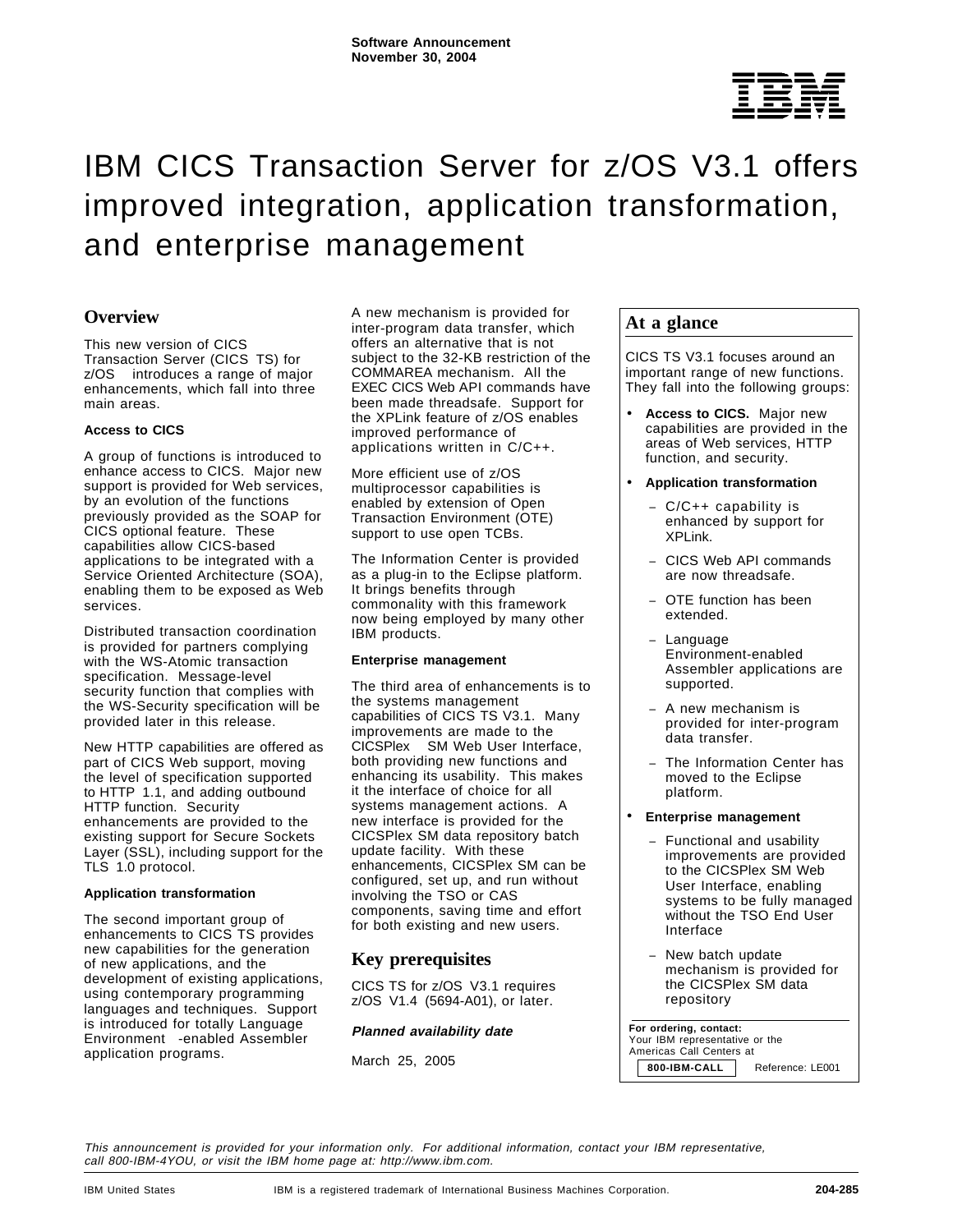# **Description**

For a full description of the content of CICS TS V3.1, refer to the **Functions delivered in CICS TS V3.1** section.

### **Accessibility by people with disabilities**

The following features support use by people with disabilities:

- Operation by keyboard alone
- Optional font enlargement and high-contrast display settings
- Ability to run with screen readers and screen magnifiers for use by people with visual impairment
- Optional display of audio alerts for people with hearing impairment
- Communication of all information independently of color
- Ability for the user to request more time to complete timed responses

The Information Center is accessible to people with visual, physical, or hearing impairment. Features are incorporated which have been designed for users with visual impairment. All functions can be performed without the use of a mouse. Instead of viewing diagrams, users can choose to read text descriptions. Command syntax diagrams can be displayed in three different formats, including one which has been designed for visually impaired users. Some information is provided in PDF format; this is accessible using Acrobat Reader 6.0.

# **Section 508 of the U.S. Rehabilitation Act**

CICS TS for z/OS V3.1 is capable as of March 25, 2005, when used in accordance with IBM's associated documentation, of satisfying the applicable requirements of Section 508 of the Rehabilitation Act, provided that any assistive technology used with the product properly interoperates with it.

# **Product positioning**

CICS TS and WebSphere<sup>®</sup> Application Server (WAS) are strategic middleware products that interoperate well using new technologies such as Web services, to support end-to-end on demand systems. They exploit and complement z/OS qualities of service, such as high availability and scalability at low cost per transaction, with excellent security. In combination, WAS and CICS TS support almost any mission-critical solution.

- WAS is the premier Java™ 2 Enterprise Edition (J2EE) and Web services-based application server. It is available on the broadest number of platforms  $(including z/OS and Linux<sup>TM</sup>)$  and provides a robust, proven environment for Java applications.
- CICS TS provides the base for the majority of mainframe applications today and excels in the execution of high-volume business applications. It supports the development of modern applications in the most popular business languages, COBOL, PL/I, C/C++, and Java, together with functioning as a Web services-based application server, leveraging existing investments and skills, whilst exploiting new technologies.

These products are fundamental to the on demand environment. CICS TS in particular provides capabilities to enable CICS-based applications to be integrated within a Service Oriented Architecture (SOA), enabling them to be exposed as Web services. The function delivered in CICS TS V3.1 should be seen as a major advance over the SOAP for CICS feature delivered on CICS TS V2. With the provision of workload distribution and resource management facilities for this new workload, it ensures it receives the qualities of service expected for a CICS function.

CICS TS V3 continues on the road established in CICS TS V2 by enabling enhancement of existing applications, and construction of new applications, using contemporary programming languages, constructs, and tools. provides for programming interfaces and tools which promote the construction of new mixed language transactional applications which are natural and intuitive to the application implementers.

CICS introduced the concept of the Open Transaction Environment (OTE) to exploit the SMP clustering technology which is available on z/OS. In CICS TS V2.2, support was added that enabled CICS/DB2<sup>®</sup> applications to run in an OTE, which provided the benefit of reduced TCB switching which improved their performance. In CICS TS V3.1, this ability has been extended to<br>non-CICS/DB2 applications. This removes a major non-CICS/DB2 applications. bottleneck for applications running in CICS, and provides real value to existing workloads.

z/OS application development using the C/C++ languages is a growth area, and a growing number of z/OS application programs are expected to be written in C/C++. With CICS TS V3, C/C++ support is enhanced to deliver similar performance as for COBOL and PL/I applications.

The CICSPlex System Manager is an integrated part of CICS TS. Its role is to reduce the complexity of management of CICS systems by presenting them as a simple and integrated whole. It integrates all the major CICS management functions into one interface. It cooperates with Tivoli<sup>®</sup> products to meet the need to integrate management and automation of CICS with z/OS and the network.

This release continues the strategic themes for enterprise management of integration, simplification, monitoring, and automation. Through the CICSPlex SM Web User Interface, which continues to be enhanced, CICS TS has a modern intuitive interface for all aspects of CICS system management, rendering the TSO End User Interface unnecessary.

In summary, the role of CICS TS V3 in an enterprise solution on z/OS is to enable:

- Enhancement of existing applications, and construction of new applications, using contemporary programming languages, constructs, and tools
- Reuse of CICS applications within a broader SOA, via standard APIs and protocols
- Effective management of multiple run-time configurations via modern user interfaces, in support of flexible IT infrastructures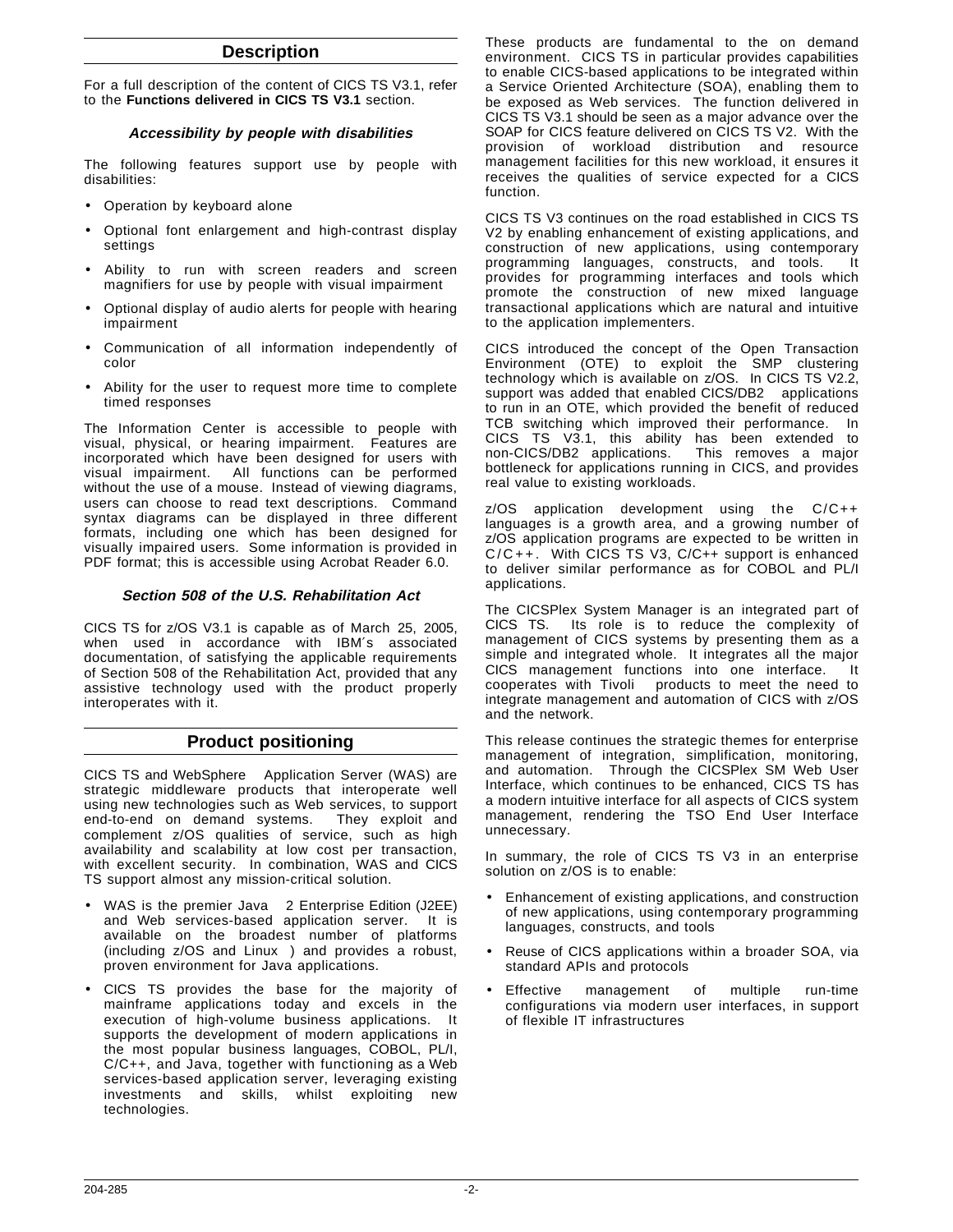# **Statements of direction**

# **WebSphere Studio Enterprise Developer (WSED)**

WSED is the strategic development environment supporting CICS TS V3. IBM intends to deliver, during 2005, an update to WSED to enable developers with skills in COBOL, PL/I, Java, and Web services to easily reuse, build, and deploy components that integrate into an enterprise-wide SOA. It will also include BMS Map editing and Enterprise Generation Language (EGL) generation supporting the conversion of VisualAge<sup>®</sup> Generator Web transactions. In addition it will provide a batch program for use by automated software build procedures such as JCL, which will input the XML Schema Definition (XSD) or language structure declaration to generate client Web Services Description Language (WSDL) and converters for the CICS Web services implementation. This batch program will be made available early by download for use with CICS TS V3.1.

# **Integration capabilities for CICS**

IBM recognizes the significance and benefits of Web services to CICS customers who have chosen to exploit the SOAP for CICS capability as an effective means of enabling both existing and new CICS applications to become peer participants in a Service Oriented Architecture. IBM intends to release application development tools in 2005 that will extend WSED to:

• Enable the composition of CICS application assets to form business service functions that can be exposed as Web services. This will enable an external business process engine, such as WebSphere Business Integration Server Foundation, to externally orchestrate business service functions implemented in CICS whilst retaining the inherent qualities of service of the CICS applications.

Customers extending the use of their CICS applications can do so in a Service Oriented manner, integrating their CICS investments with more parts of the business across an Enterprise Service Bus. While doing so, customers can benefit from the reduced risk and solution delivery time resulting from asset reuse, and in addition will continue to benefit from the value invested in existing CICS applications.

• Provide a strategic migration path for customers using Message Driven processor (MDp, a product formerly marketed by Early, Cloud & Company) to migrate to the latest capabilities of CICS Transaction Server for z/OS.

WSED will provide the visual development environment supporting Web services, SOAP for CICS, and aggregation of CICS resources.

# **CICS Configuration Manager for z/OS**

IBM intends to deliver, before the end of first half 2005, a product to provide comprehensive CICS resource definition management for CICS TS V2 and V3.1. This will allow customers to more effectively manage migrations and upgrades to their CICS TS environment and supporting applications. It will enable creation, updating, deletion, and copying of CICS RDO/CSD and CICSPlex SM BAS/EYUDREP resource definitions and allow them to be customized for development, test, and production<br>environments. It will also provide the ability to It will also provide the ability to

change-manage these entities, providing an audit history and generating reports on resource relationships.

# **Tivoli OMEGAMON XE for CICS V310 on z/OS**

IBM intends to deliver this product by third quarter 2005. This will support CICS TS V3.1, with exploitation of some of its new function.

All statements regarding IBM′s plans, directions, and intent are subject to change or withdrawal without notice.

# **Hardware and software support services**

# **SmoothStart /installation services**

IBM Technology Assessment and Consultancy **—** Healthcheck on CICS Transaction Server: The IBM Technology Assessment and Consulting Services **—** Healthcheck for CICS TS provides the customer with an assessment of their CICS TS and e-business environment and requirements. The offering will assist in identifying areas of concern where their transaction server environment does not satisfy their current and future requirements, and consequently, recommendations to address these problems or issues. Optionally, the assessment will include one or more of the following topics which the customer can select:

- High availability
- **Performance**
- **Scalability**
- Security
- Systems management
- Application development

**IBM services for CICS Web enablement:** IBM Global Services has the capability to provide on-site services to assist you with Web enabling your existing or new CICS applications. These services can include an analysis of your organization′s environment and infrastructure, business requirements for e-business, general Internet strategy, and candidate CICS applications for Web enablement. We can also assist you with the installation and implementation of the most appropriate CICS Web enablement method that matches your e-business requirements.

**IBM migration services for CICS TS: IBM Global Services** has the capability to provide on-site assistance from our CICS services specialists to work with your technical staff to produce a CICS TS for z/OS V3 migration plan that can include the following:

- Changes in startup, shutdown, and recovery operations of CICS regions
- Evaluation of CICS resource definitions
- Assessment of applications that use the CICS Web support
- Evaluation of connectivity between CICS regions
- Consideration of CICS environment use of DB2 and DL/1 resources

Installation and implementation planning is provided in accordance with this migration plan.

**IBM installation services for CICSPlex SM:** IBM Global Services has the capability to provide on-site assistance from our CICS services specialists to work with your technical staff to produce a CICSPlex SM installation plan that can include the following: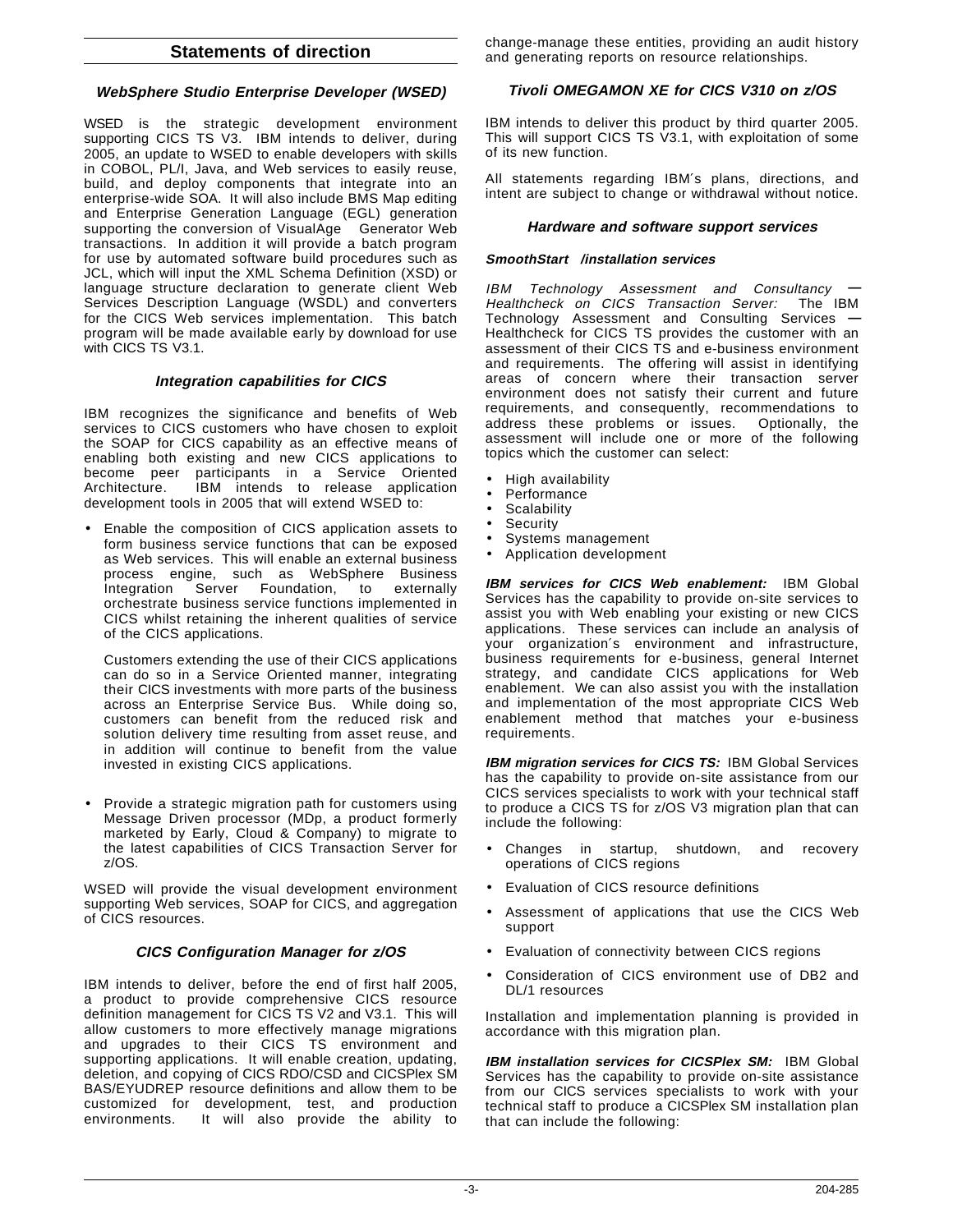- CICS transaction affinities
- CICS region configuration design and implementation of improved CICS and CMAS JCL structure
- Implementation of Dynamic Transaction Routing and Dynamic Program Link Routing
- Implementation of the CICSPlex SM Web user interface
- Demonstration of the CICSPlex SM API
- Exploitation of CICSPlex SM single point of control
- Exploitation of CICSPlex SM Business Application Services
- Exploitation of CICSPlex SM Real Time Analysis
- Implementation of VSAM Record Level Sharing

Installation and implementation planning of CICSPlex SM is provided in accordance with this plan.

**TCAM to WebSphere MQ Gateway Migration Services:** The TCAM to WebSphere MQ Gateway Migration program is designed to give guidance to those migrating from use of TCAM in the implementation of a WebSphere MQ-based gateway with CICS on z/OS. For more information on this offering, refer to

#### **http://www-106.ibm.com/developerworks/websphere/ services/services.html#mq**

For general information on IBM Global Services, refer to

#### **http://www.ibm.com/services/**

For services for CICS, refer to

**http://www.ibm.com/software/ts/cics/service/**

### **Reference information**

For information on WAS for z/OS, V5.1, refer to Software Announcement 204-113, dated May 25, 2004.

For information on CICS Transaction Gateway V6.0 and CICS Universal Client V6.0, refer to Software Announcement 204-284, dated November 30, 2004.

For information on CICS Transaction Gateway for z/OS V6.0, refer to Software Announcement 204-283, dated November 30, 2004.

For information on CICS VSAM Recovery V3.3, refer to Software Announcement 204-187, dated August 17, 2004.

For information on CICS VSAM Transparency for z/OS V1.1, refer to Software Announcement 204-019, dated February 17, 2004.

For information on CICS VSAM Copy for z/OS V1.1, refer to Software Announcement 204-120, dated June 8, 2004.

For information on CICS Batch Application Control for z/OS V1.1, refer to Software Announcement 204-267, dated November 2, 2004.

For information on CICS Interdependency Analyzer for z/OS V1.3, refer to Software Announcement 204-190, dated August 17, 2004.

For the latest information on CICS Performance Analyzer for z/OS V1.3, refer to Software Announcement 204-121, dated June 8, 2004.

For information on Session Manager for z/OS V1.2, refer to Software Announcement 204-138, dated June 22, 2004. For information on CICS Business Event Publisher for MQSeries® V1.2, refer to Software Announcement 204-111, dated May 25, 2004.

For information on CICS Online Transmission Time Optimizer V1.1, refer to Software Announcement 201-364, dated November 18, 2001.

For the last announcement of MQSeries Integrator Agent for CICS Transaction Server V1.1, refer to Software Announcement 204-040, dated March 16, 2004.

For information on Enterprise COBOL for z/OS V3.3, refer to Software Announcement 204-020, dated February 17, 2004.

For information on Enterprise PL/I for z/OS V3.3, refer to Software Announcement 203-280, dated October 14, 2003.

For information on IBM Fault Analyzer for z/OS V5.1, refer to Software Announcement 204-207, dated September 21, 2004.

For information on IBM Debug Tool for z/OS V5.1, refer to Software Announcement 204-206, dated September 21, 2004.

For the general availability of z/OS V1.6 and the preview of z/OS V1.7, refer to Software Announcement 204-180, dated August 10, 2004.

For information on the IBM XML Toolkit for z/OS V1.7, refer to Software Announcement 204-181, (RFA40226) dated August 10, 2004.

### **CICS Web pages**

For up-to-date information on CICS, refer to

**http://www.ibm.com/software/ts/cics/**

For the latest information on CICS TS V3.1, refer to

#### **http://www.ibm.com/software/ts/cics/v3/**

You can search for terms, phrases, error codes, or APAR numbers on the CICS support page, at

**http://www.ibm.com/cics/support/**

### **Business Partner information**

If you are a Direct Reseller - System Reseller acquiring products from IBM, you may link directly to Business Partner information for this announcement. A PartnerWorld ID and password are required (use IBM ID).

BP Attachment for Announcement Letter 204-285

https://www.ibm.com/partnerworld/ mem/sla.jsp?num=204-285

#### **Trademarks**

SmoothStart and developerWorks are trademarks of International Business Machines Corporation in the United States or other countries or both.

CICS, z/OS, Language Environment, CICSPlex, WebSphere, DB2, Tivoli, VisualAge, MQSeries, and z/OS are registered trademarks of International Business Machines Corporation in the United States or other countries or both.

Java is a trademark of Sun Microsystems, Inc.

Linux is a trademark of Linus Torvalds in the United States, other countries or both

Other company, product, and service names may be trademarks or service marks of others.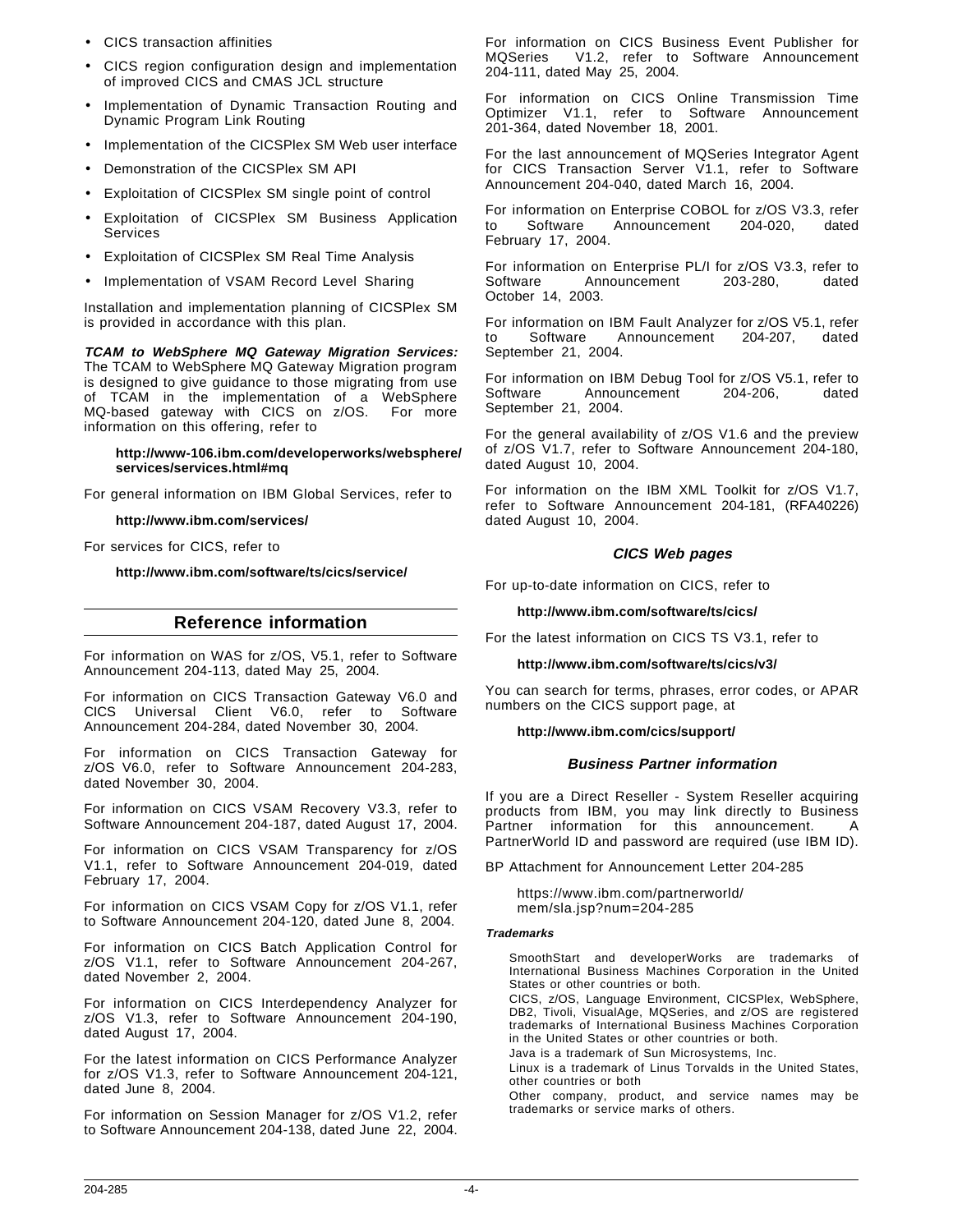

# **IBM United States Announcement Supplemental Information**

November 30, 2004

# **Functions delivered in CICS TS V3.1**

The following are the principal new functions provided in CICS Transaction Server for z/OS<sup>®</sup> V3.1 (CICS TS V3.1).

This new version of CICS TS provides a wide range of enhancements, which are grouped within three main themes: access to CICS; application transformation; and enterprise management.

### **On demand access to CICS**

A range of new and enhanced capabilities is provided which enable re-use of existing CICS applications within broader e-business scenarios, by the use of broadly adopted APIs and standard protocols.

**Web services support:** A major extension and evolution is provided from the SOAP for CICS function, previously made available as an optional feature for use with CICS TS V2.2 or CICS TS V2.3. This function is integrated into CICS TS V3.1, as part of support by CICS for Web services. Together with a range of extensions and new capabilities, this enables CICS business logic to be exposed as Web services, as part of a SOA solution.

Within an overall SOA, CICS applications will naturally act in the role of both service provider and service requester. Additionally, the CICS support for Web services enables applications to implement mediations in the style of the Enterprise Service Bus pattern. The services are defined using Web Services Description Language (WSDL). The infrastructure provided as part of CICS TS V3.1 includes a distributed transaction coordination capability compatible with the WS-AtomicTransaction specification. It will also include a WS-Security compatible implementation for securing SOAP messages. This will be delivered, via the service channel, at a later date.

In order to enable this, the CICS Web Services Assistant is introduced. This is a build-time capability provided to create a WSDL document from a simple language structure, or a language structure from an existing WSDL document. This support is provided for COBOL, C/C++, and PL/I. The Assistant also generates information used to enable automatic run-time conversion of the SOAP messages to containers (refer to below) and COMMAREAs, and vice versa.

The ability of CICS to act as a Web services service provider means that it is relatively simple to transform an existing CICS application into a Web service. The ability of CICS to act as a service requester means that a CICS application can use a Web service provided by any external provider.

The CICS Web Services Assistant includes Eclipse technology.

**Enhanced HTTP support:** CICS Web support has been enhanced by upgrading the support for HTTP. It is now conditionally compliant with the HTTP 1.1 specification. Outbound HTTP support has been added, so that CICS can act as both an HTTP server (CICS Web inbound support) or as an HTTP client (CICS Web outbound support).

CICS now meets the requirements of RFC 2616 for the roles or facilities that it is designed to provide. Persistent sessions are now the default for interactions between CICS and a remote partner; and CICS supports pipelining and chunking of messages. As well as serving HTTP requests as an HTTP server, outbound requests can be created using EXEC CICS commands for a CICS application as an HTTP client.

New Resource Definition Online (RDO) definitions for objects known as URIMAPs can manage the HTTP server facility; CICS automatically creates virtual hosts using these definitions, so multiple host names can be provided at the same IP address, which can be managed using<br>CICS system commands. Static responses can be Static responses can be provided for HTTP requests, formed from a document template or Hierarchical File System (HFS) file.

This means that CICS application programs can be written using a common HTTP protocol for business-to-business communication, to control hardware or software, or to access information in non-browser HTTP applications.

Changes to the management of connected, but inactive, IP sockets allow many more clients to connect to a CICS system. Using an internal pseudo-conversational model no CICS task resources are consumed by IP sockets waiting for a message from a partner.

**Improvements to SSL support:** CICS TS V3.1 introduces a range of improvements to security. In addition to the existing support for Secure Sockets Layer (SSL) 3.0, support is provided for the Transport Layer Security (TLS) 1.0 protocol. This includes support for the Advanced Encryption Standard (AES) cipher suites, which offer 128-bit and 256-bit encryption.

Resource definitions have been enhanced to allow the user to specify the precise list of cipher suites to be used in the negotiation. This capability is also included in the new URIMAP resource definition. management of the new capabilities and resources, there are new System Programming Interface (SPI) commands.

Certificate revocation lists (CRLs) are now supported when negotiating with clients, allowing any connections using revoked certificates to be closed immediately. A new supplied transaction, CCRL, is provided for updating the CRL in an LDAP server. More flexibility is offered in these negotiations: a minimum as well as a maximum encryption level can be specified for negotiation.

It is now possible to specify whether session IDs are shared across a sysplex, so improving the current use of the cache at the address space level. Caching enables an SSL handshake to be optimized based on a previous

This announcement is provided for your information only. For additional information, contact your IBM representative, call 800-IBM-4YOU, or visit the IBM home page at: http://www.ibm.com.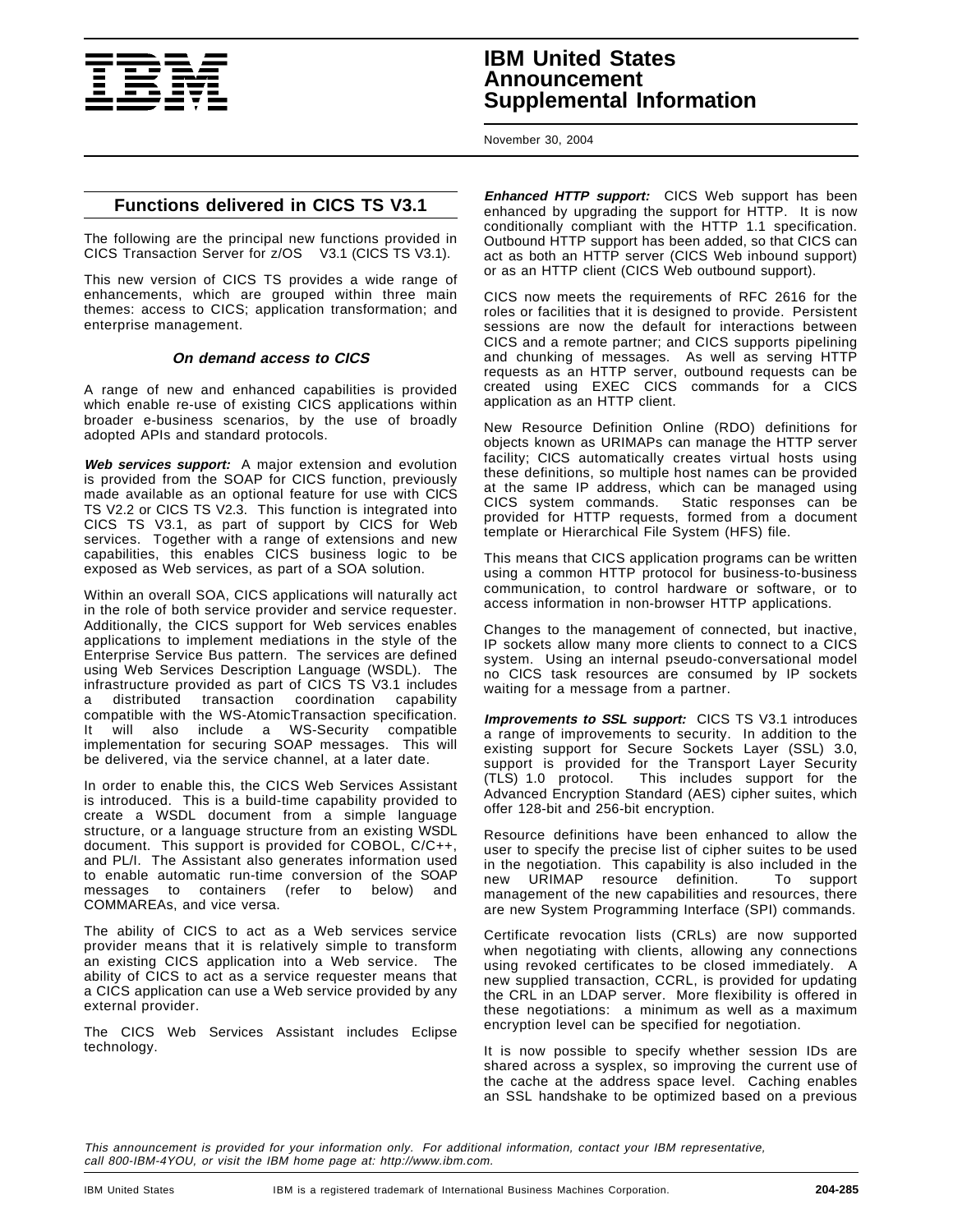negotiation, thereby improving the performance of connection setup.

An increased number of simultaneous SSL connections can now be active, as a result of the introduction of support for pthreads within the Language Environment<sup>®</sup> enclave from which System SSL is invoked. This achieves better throughput and improves the support for new functions such as Web services.

All these functions also apply with the new outbound HTTP function, already described.

**Support for mixed-case passwords:** CICS TS V3.1 has the ability to support an underlying capability for case-sensitive passwords. When this function is active, it will be indicated on the CICS-supplied signon panel.

This capability will also be made available on CICS TS V2.2 and CICS TS V2.3 via the service channel.

**Improved userid checks for START:** The revoked status of a userid or group connection is now tested for by the EXEC CICS START USERID() command when it is issued, in order that the issuer can get notified by the USERIDERR condition if applicable.

### **Application transformation**

This theme provides a range of new functions that enable enhancement of existing applications, and construction of new applications, using contemporary programming languages, constructs, and tools.

**Enhanced C/C++ support:** New support for C/C++ has been introduced, which brings the performance of these applications to a level comparable with that obtained with COBOL, PL/I, or Assembler applications. This is provided by the Extra Performance Linkage (XPLink) feature of z/OS, which provides high performance subroutine linkage mechanisms and guard pages for stack extension, resulting in highly optimized execution path lengths. These benefits are achieved by running these applications in the CICS Open Transaction Environment (OTE), instead of in the Quasi-Reentrant (QR) task control block (TCB). This also has the benefit that the applications can be run on dedicated TCBs. The applications use standard Language Environment services, with CICS storage management.

This requires that the C/C++ applications be written to threadsafe standards, and maximum performance will be achieved only if the applications are limited to the use of threadsafe CICS commands.

XPLink support under CICS enables the latest compiler and optimization technologies included with C/C++ to be exploited. In particular, XPLink DLLs used outside CICS can now be used inside CICS as well. This means greater C/C++ code reusability.

**Enhanced Open Transaction Environment:** CICS TS V3.1 extends the use of the OTE by providing support for COBOL, PL/I, Assembler, and non-XPLink C/C++ OPENAPI application programs. The program will run on its own OTE TCB from the start. OPENAPI requires the application to be coded to threadsafe standards; use of any non-threadsafe CICS commands will cause a switch to the QR TCB, then CICS will switch back to the OTE TCB before returning control to the program.

The main benefit of this support allows application workloads to be moved off the single QR TCB onto multiple OTE TCBs, thereby allowing better utilization of machine resources to achieve better throughput. Note

that existing recommendations concerning use of non-CICS APIs continue to apply when executing on an OTE TCB.

**Language Environment MAIN support for Assembler:** Support has been introduced to enable coding of totally Language Environment enabled application programs in Assembler: in other words, Language Environment MAIN support is provided for Assembler programs. A new translator option LEASM is provided which causes Language Environment function to be used to set up the program′s environment. This improves the ease of integration of these applications into the Language Environment, so that Language Environment services can be run more easily. Improved Debugger support is available.

Support for Assembler is now added to the **Application programming summary** section.

**Enhanced inter-program data transfer (beyond the 32-KB COMMAREA limit):** The restriction of a maximum of 32 KB that has previously applied to the amount of data that can be passed between programs by using a COMMAREA has been removed by the introduction of **containers** and **channels**. Containers are named blocks of data for passing information between programs. Any number of containers can be passed between programs. Containers are grouped together in named channels.

Channels can be used as a standard mechanism for exchanging data between programs. A channel can be passed on EXEC CICS LINK, START, XCTL, and RETURN commands. Data can be exchanged on a DPL, remote START, or pseudo-conversation between CICS TS V3.1 systems connected by either MRO or ISC.

Channels provide a more flexible and more structured method of passing data between program components. Variation in the size and number of containers can conveniently be accommodated to allow easier evolution of the interfaces between programs. The size of a container is limited only by the amount of storage available. There is no limit to the number of containers that can be added to a channel. This mechanism also removes the need for programs to know the exact size of the data returned. When containers go out of scope, they are automatically destroyed, so that the programmer is relieved of storage management concerns.

Channels can be used by applications written in any of the programming languages supported by CICS. Options on the container and related API commands are provided for data conversion, providing a much simpler mechanism than that employed with a COMMAREA. Moreover, whereas in COMMAREA applications data conversion is controlled by the system programmer, with the new mechanism it is controlled by the application programmer.

This mechanism can only be used for communication between programs running under CICS TS V3.1. Communication with programs running under earlier levels of CICS Transaction Server still requires the use of COMMAREAs. Note that channels and COMMAREAs can coexist within the same task.

**Threadsafe Web Commands:** All the EXEC CICS Web API commands have been made threadsafe. These are WEB READ, WEB WRITE, WEB SEND, WEB RECEIVE, WEB RETRIEVE, WEB STARTBROWSE, WEB READNEXT, WEB ENDBROWSE, WEB EXTRACT, EXTRACT WEB, EXTRACT TCPIP, and EXTRACT CERTIFICATE. This removes the requirement for CICS to return to the quasi-reentrant task control block (QR TCB) to execute these commands, so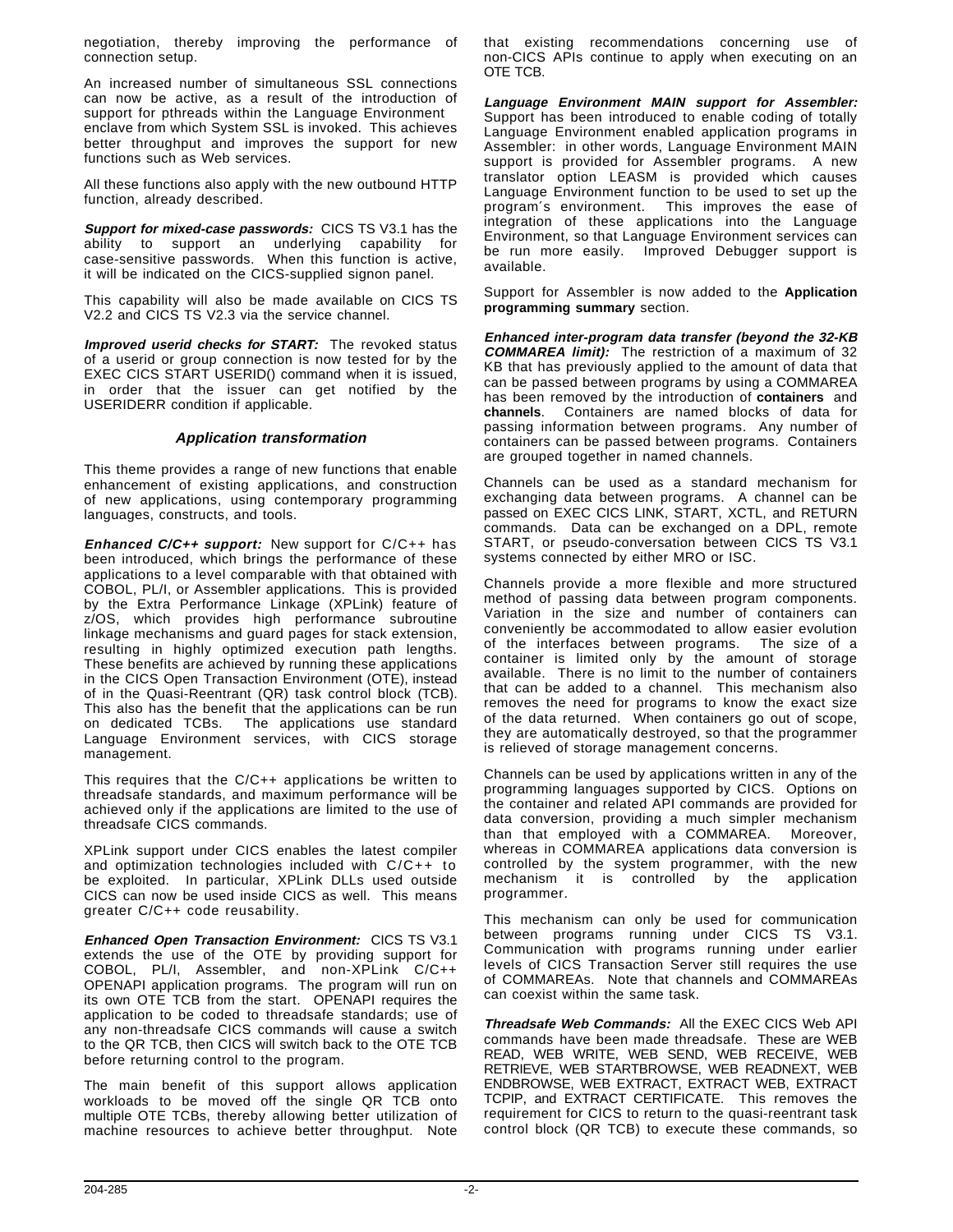applications (both Java™ and non-Java) that use these commands should be able to obtain the performance improvements resulting from reduced TCB switching. Also threadsafe are the new Web API commands in support of outbound HTTP **—** WEB OPEN, WEB CLOSE, WEB CONVERSE, and WEB PARSE URL.

**64-bit addressing toleration:** Although CICS TS V3.1 does not support execution of 64-bit applications, support is introduced which allows 64-bit code (such as in Task Related User Exits (TRUEs)) to execute in a CICS address space. Extensions are provided to the CICS abend capture mechanisms to allow the contents of the full 64-bit general purpose registers to be reported.

**Codepage conversion enhancements:** To the existing CICS codepage conversion capabilities, which enable conversion between a range of EBCDIC and ASCII codepage combinations, are added the conversion of data between EBCDIC or ASCII and Unicode, in either direction. This support makes use of z/OS conversion services. The capability applies to either UTF-8 or UTF-16, and support is also provided for conversion between these forms of Unicode. Little endian to big endian transpositions for UTF-16 data are carried out if needed.

This capability is expected to be used mainly for HTML, XHTML, and XML data, as part of the CICS support for HTTP 1.1 (refer to **Enhanced HTTP support** section) by Web services, and by the new Channel Container commands introduced in this version of CICS (refer to the **Enhanced inter-program data transfer** section). However, the enhanced codepage conversions are available for any application need so long as the application can identify the source and target codepage CCSIDs and the specific conversion is enabled in z/OS conversion services.

### **Enterprise management**

These new capabilities enable effective management of large run-time configurations by the use of modern user interfaces, so that demanding service level objectives can be met.

These functions are provided by the CICSPlex® SM element of CICS TS V3.1, to which additional capabilities are also added to support the new functions introduced in this version of CICS.

**CICSPlex SM Web User Interface enhancements:** The Web User Interface already provides important functions that are not available with the old TSO End User Interface, in addition to its greatly improved usability. CICS TS V3.1 introduces a further range of improvements to the Web User Interface that deliver significant user benefits. (For information on the future of the TSO End User Interface, refer to the **Compatibility** section).

New functions added are:

- Improvements to screen design. These enhancements maximize the use of screen space in views and menus:
	- The view editor now allows detailed views to be displayed in two column format. Users are able to create their own detail views in two columns, if they wish.
	- The Select All and Deselect All buttons have been replaced in tabular views by icons in the record heading of the table, thereby reducing white space.
	- Filters on tabular views can now be collapsed, so that more screen space is available for the display of data.
- User favorites. These allow the saving by the user of tabular and detail views to a menu. This menu can be edited and is easily accessible, allowing the chosen views to be accessed with a single click.
- User group profiles. Profiles for groups of users, containing information such as default context, scope, CMAS context, and result set warning count can now<br>be set by administrators. This allows them to be set by administrators. configure the Web User Interface in ways that are tailored to the needs of particular groups of users.
- Result set warning counts. These can be set to allow a warning to be issued before a view is opened that would generate a large number of records. This allows a filter to be altered on the view in order to reduce the number of records returned, so avoiding unnecessary waits.
- Filter confirmation. The view editor now allows the user, when creating or updating views, to include a filter confirmation panel before a view is opened. This means that, when navigating to a view, the user will have the opportunity to enter filters, whatever the size of the record set that will be returned.
- Dynamic selection lists. Usability is enhanced by the Web User Interface now generating lists of valid potential values for users to select attributes in input panels. Users no longer have to remember values that could be entered.
- The previous set of samples known as the starter set is now included as a fully documented set of IBM-supplied views.
- The BAS administration views (introduced in CICS TS V2.3) have been restructured to improve their usability. They have been divided into two groups: basic BAS (which emulates RDO function) and advanced BAS (which exploits the advanced features of CICSPlex SM).

With these enhancements to the Web User Interface, together with jobstep access to batchrep (see below), CICSPlex SM can be configured completely without any need to activate the CAS or TSO components. Establishing it in this configuration significantly reduces the time to exploitation of CICSPlex SM functionality for new users. For existing users, it simplifies migration to the new level of CICS TS.

**CICSPlex SM batchrep access enhancements:** In CICS TS V3.1, a group of new facilities is introduced which provide a batch update mechanism for maintenance of definitions on the CICSPlex SM data repository. These are:

- A BATCHREP resource table, which may be accessed by the CICSPlex SM API
- Support in the Web User Interface for the BATCHREP resource table
- A z/OS utility program, which enables the definitions to be maintained from a job step

These new capabilities offer improved usability for the batchrep facility, together with introducing the ability to maintain CICSPlex SM definitions from a job step. They also provide access to the batchrep facility through the Web User Interface.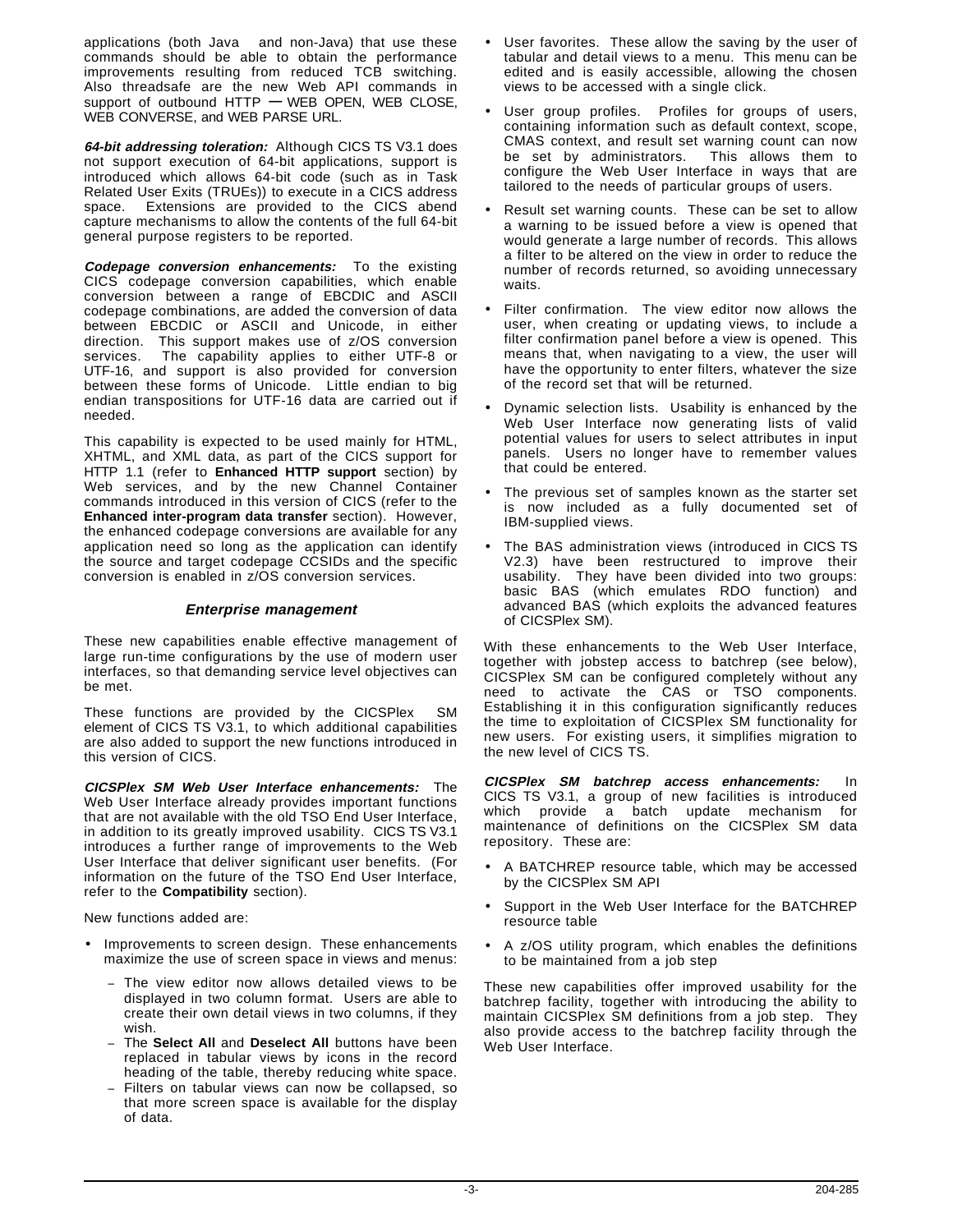### **Other items**

**Sample application:** A new sample application is provided which illustrates how to code and implement a Web services provider and requester application, together with a range of other functions including COMMAREAs and channels, as an example of suggested best practices using the new functions of CICS TS V3.1.

**Information Center on Eclipse platform:** In CICS TS V3.1, the Information Center is powered by Eclipse technology. It consists of an Eclipse Help System, with the information for CICS TS as a plug-in. This brings a range of benefits to the user. A major benefit is the use of a common framework which is now the infrastructure of choice adopted by many IBM products, offering a common look and feel, together with consistency of behavior and a new search engine. This infrastructure also allows users to customize their own Information Centers using plug-ins from multiple products, or to write their own plug-ins. The CICS TS V3.1 Information Center also delivers plug-ins for other products from the CICS portfolio. The new Information Center enables direct links (eSupport) from CICS TS information to support information.

The Information Center is also now supported on a wider range of platforms, including z/OS (refer to the **Software requirements** section).

New functions included are:

- A "What′s New" section organized by major functional area, available through the navigation and welcome page. This is similar to the long-established Release Guide, but is not a separate document, having integrated links into the rest of the Information Center.
- Learning Paths **—** a sequence of topics that help a user learn about a new area of the product. In this release, they are provided for Web services, CICSPlex SM, and channels and containers.
- Information Roadmaps **—** a topic that provides a set of comprehensive links, role or function based, to information from a variety of sources. In this release, they are provided for Web services, Java in CICS, and CICSPlex SM.
- A troubleshooting and support section **—** a self-help resource that consists of components for searching external support sites, getting fixes, and contacting IBM support. It will also contain a selection of Technotes.

The Information Centers for CICS TS for z/OS V2.2 and V2.3 will also be offered as plug-ins for the Eclipse platform, enabling them to obtain some of the benefits of using that base. The Information Centers for these products on the current technology base will continue to be available, though those on the new base will be required in order to obtain the latest updates.

### **Additional Information**

**Eclipse:** Eclipse is an award-winning, open source framework for the construction of powerful software development tools and rich desktop applications. Leveraging the Eclipse plug-in framework to integrate technology on the desktop saves technology providers time and money by enabling them to focus their efforts on delivering differentiation and value for their offerings. Eclipse is a multi-language, multi-platform, multi-vendor supported environment that is built by an open source community of developers and is provided royalty-free by the Eclipse Foundation.

Eclipse is written in the Java language, includes extensive plug-in construction toolkits and examples, and can be extended and deployed on a range of desktop operating systems including Windows™, Linux™, QNX and Macintosh OS X. Full details on Eclipse and the Eclipse Foundation are available at **http://www.eclipse.org.**

**CICS Transaction Server for z/OS V2.2:** Since the general availability of CICS TS V2.3, CICS TS V2.2 has also remained in marketing to provide a solution for users who are running a level of operating system lower than z/OS V1.4. It is planned that CICS TS V2.2 will be withdrawn from marketing effective March 31, 2005.

### **Support by CICS Tools and related products**

IBM provides a range of CICS Tools and other products which support use of CICS Transaction Server for z/OS V2. All of these products may be used with CICS TS V3.1. For more information on CICS Tools, refer to

### **http://www.ibm.com/software/htp/cics/tools/**

For information on the required levels and PTFs for support of CICS TS V3.1 by CICS Tools, refer to the General Information section of the Preventive Service Planning (PSP) bucket for CICS TS V3.1 on RETAIN®. For this, go to the IBM CICS support page, at

### **http://www.ibm.com/cics/support**

Select Preventive Services Planning (under the heading **Plan**). This information will also be in the PSP bucket on RETAIN for each of the CICS Tools.

Information on the required levels and PTFs for support of CICS TS V3.1 by CICS Tools, as at the time of this announcement, is given in the **Software requirements** section, below.

For the latest announcements of CICS Tools, refer to the **Reference information** section.

# **Education support**

The training offerings listed below are available. Note that most countries have course codes in the format of WWWWsss, where WWWW is the worldwide course code, and sss is a 1 to 3 character suffix.

• **CICS Transaction Server for z/OS: EJB Support and More!** (worldwide course code CS04). no-charge Web-based course teaching the features and functions of CICS Transaction Server for z/OS V2.2. It can be accessed at

### **http://www-3.ibm.com/software/webservers/ learn/cs04/**

- **CICS TS for z/OS Transition to V2.3** (worldwide course code CI97). This is a classroom course for system programmers who need information helpful for planning migrations from prior CICS versions to CICS TS V2.3.
- **Fastpath for Migrating CICS/ESA Applications to CICS Transaction Server for z/OS V2** (worldwide course code CI96). This classroom course teaches students basic need-to-know information to transition a set of CICS/ESA applications to the latest release of CICS. It does not teach new functional enhancements, but concentrates on migrating existing applications.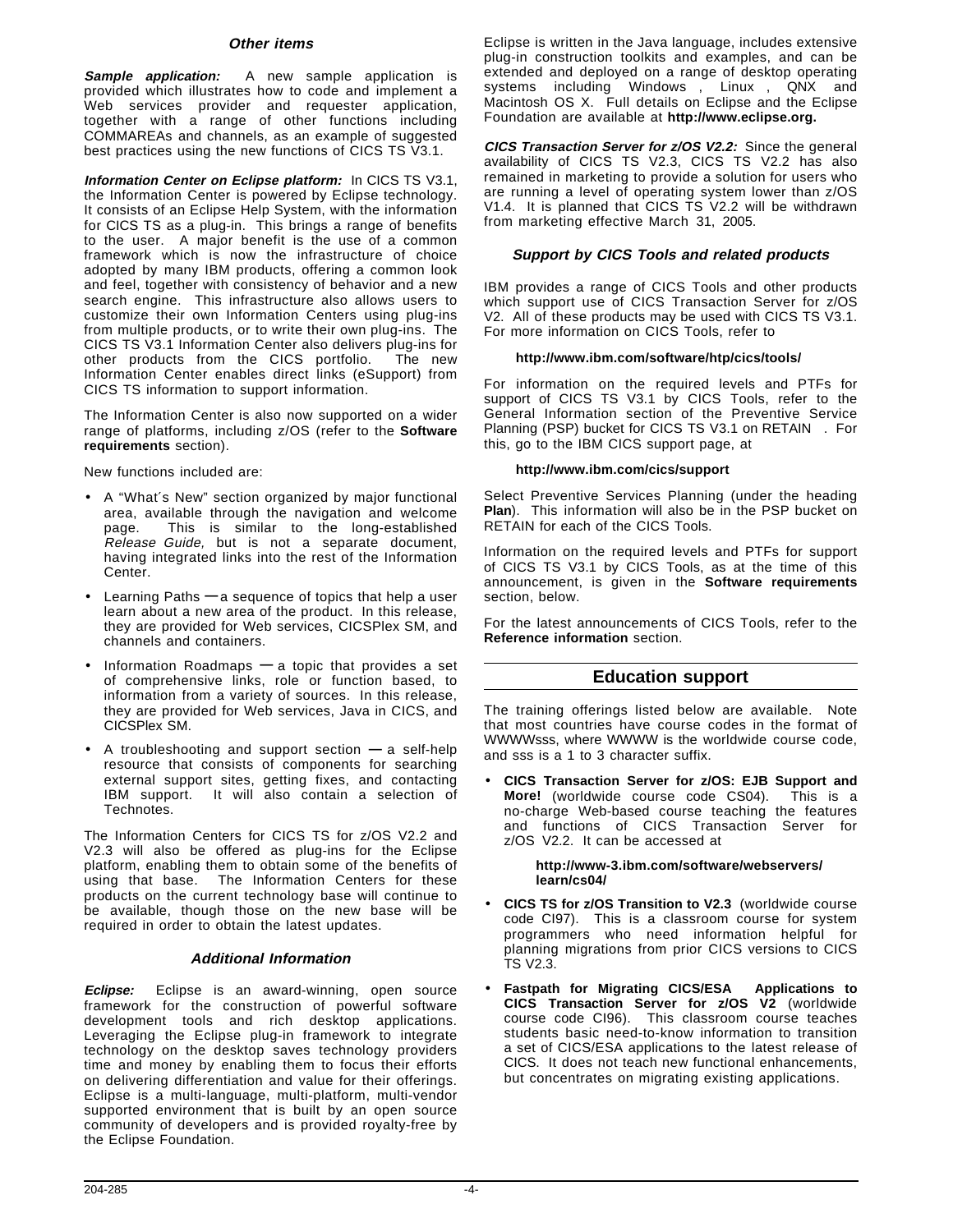- **Enabling Java Support in CICS TS V2** (worldwide course code is CI21). This classroom course teaches students how to enable Java support in CICS Transaction Server for z/OS, including how to configure an EJB container and how to deploy enterprise beans in the CICS environment.
- **Connecting CICS to WebSphere Application Server via CICS Transaction Gateway** (worldwide course code CI71). This classroom course shows how to use the CICS Transaction Gateway (CICS TG) to access CICS Transaction Server for z/OS applications.
- **CICS TS for z/OS Planning for Recovery** (worldwide course code CI28). This course covers the recovery and restart facilities of CICS Transaction Server for z/OS, using classroom lectures and classroom paper projects.
- **CICSPlex System Manager Administration** (worldwide course code CI76). This classroom course will teach the students how to install, configure, and use functions of the CICSPlex System Manager (SM) component of CICS Transaction Server.
- **CICS TS for z/OS Problem Analysis** (worldwide course code CI29). This classroom course teaches the CICS system programmer how to analyze problem related information provided by CICS Transaction Server.
- **CICS Application Programming with Java** (worldwide course code CI19). This three-day classroom course teaches Java application programmers how to develop basic CICS applications written in Java.
- **CICS Fundamentals** (worldwide course code CI01). This course teaches about the major CICS concepts and facilities that are applicable to the CICS family of products. It focuses on the tasks involved in designing, programming, and managing applications.
- **CICS TS for z/OS Basic Tailoring** (worldwide course code CI20). This classroom course is intended for Systems Programmers who will be installing and tailoring CICS Transaction Server for z/OS for the first time.
- **CICS Application Programming** (worldwide course code CI17). This classroom course teaches you how to design, code and debug modern CICS application programs for e-business or traditional environments.
- **CICS Application Development for SOAP, with XML, COBOL, PL/I** (worldwide course code CI11 (SW337)). This course will become available late in 2004 or in early 2005. This e-class course describes how CICS is enabled securely to support mission-critical applications with Web services, independently of platform, environment or programming languages.
- **Introduction to CICS Web Enablement** (worldwide course code CI72). This web lecture will become available in early 2005. This web lecture introduces how to access CICS application programs and transactions from the Web.
- **CICS Web Enablement** (worldwide course code CI70 (SW336)). This course will become available later in 2004 or in early 2005. This e-class course teaches implementation-level skills that enable students to access CICS application programs and transactions from the Web.

For additional information, visit the IBM IT Education Services Web page and select your country to view available offerings

**http://www.ibm.com/services/learning/**

This site has descriptions of all classroom and self-study courses available in each country. The Web page also contains information on course schedules and enrollment procedures.

If you cannot find the information you need on the Web page, please call IBM IT Education Services at 800-IBM-TEACH (426-8322) for additional details or to enroll in a course.

# **Technical information**

### **Hardware requirements**

Processors: The basic requirement is for a processor that supports the prerequisite operating system and has sufficient processor storage to meet the requirements of the operating system, CICS TS V3.1, the application programs, the access methods, and all other software being run.

This includes the IBM @server\* zSeries<sup>®</sup> 990.

Parallel Sysplex® support: A Parallel Sysplex environment is required by each of the data-sharing facilities supported by CICS, and by the MVS<sup>IM</sup> system logger′s log stream merging facility. This requires one or more coupling facilities with their associated coupling links installed, an IBM Sysplex Timer<sup>®</sup> to provide a common external time source, and sufficient DASD paths to support the number of central processor complexes (CPCs) in the sysplex. The DASD paths can be provided either by DASD controllers with enough paths to dedicate one to each CPC in the sysplex, or by an ESCON<sup>®</sup> director to provide the paths.

CICS support for data sharing can be used to access data in IMS<sup>TM</sup> databases, DB2® databases, VSAM data sets, CICS temporary storage, coupling facility data tables, or named counters.

If customers wish to exploit the WS-Security capability, which relies upon the z/OS Integrated Cryptographic Services Facility (ICSF), then appropriate zSeries cryptographic hardware is required.

Katakana Terminal Devices: Because CICS has to issue certain messages in mixed-case, the product is not supported with displays or terminal emulators that are restricted to the non-extended single-byte character set (SBCS) Katakana part of code page 930.

**Software requirements:** Note that the Program Directory (GI10-2586) will normally contain the most up-to-date information on software requirements.

Operating environment:

- CICS TS for z/OS V3.1 requires z/OS V1.4 (5694-A01), or later. Note that it will not initialize in an environment with a lower level of operating system installed.
- The Language Environment library SCEERUN must be available to CICS during CICS initialization, by inclusion in either the STEPLIB concatenation or the LNKLIST. Language Environment services are used by a number of CICS functions.
- For Java application programs, enterprise beans, or the Web Services Assistant, the IBM SDK for z/OS, Java 2 Technology Edition, featuring persistent reusable JVM technology, Version 1.4 (5655-I56). This must be at the V1.4.2 level.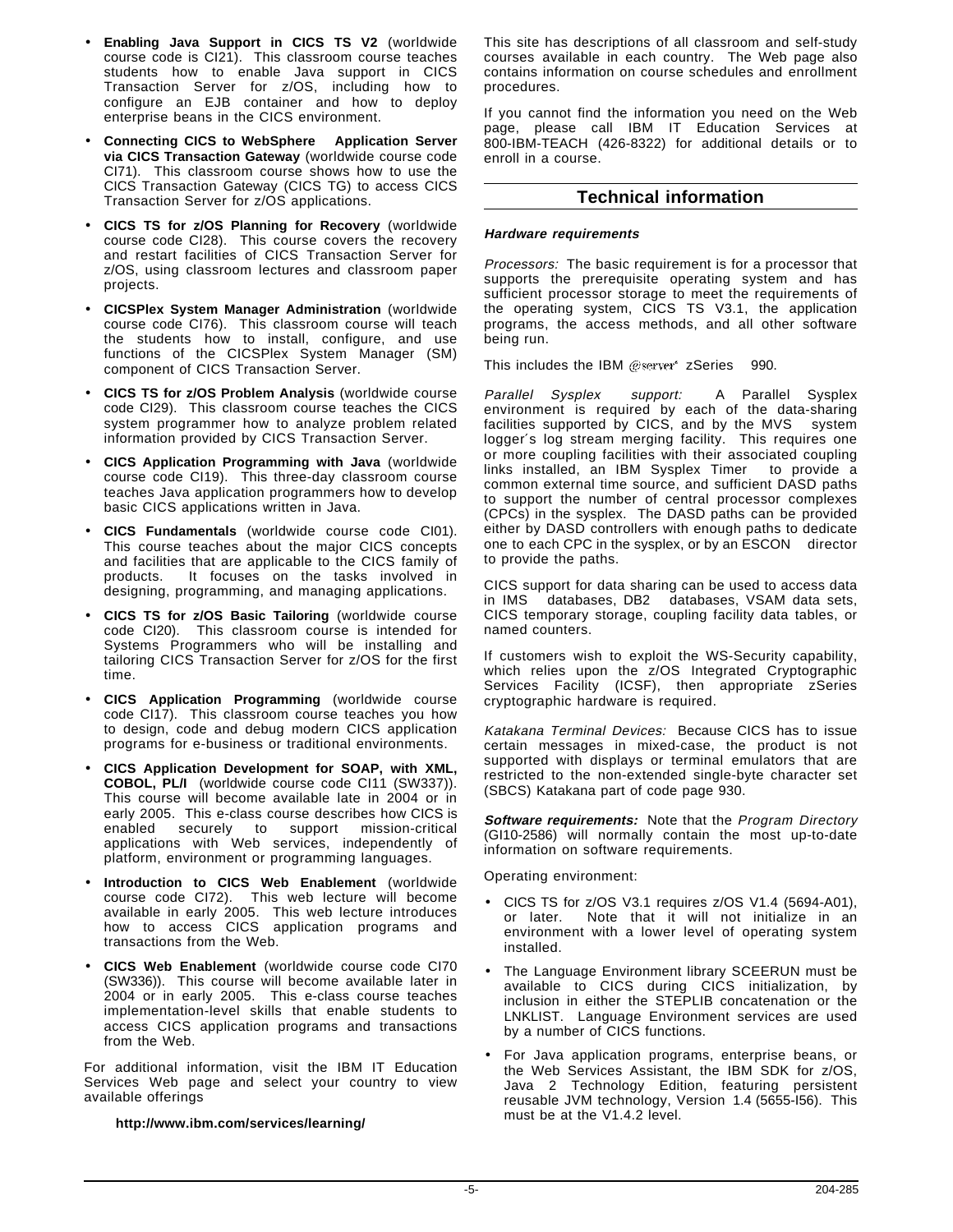− The IBM SDK for z/OS, Java 2 Technology Edition, V1.4, is available, at no charge, on tape or by download from:

### **http://www.s390.ibm.com/java/**

− Note that IBM 64-bit SDK for z/OS, Java2 Technology Edition, V1.4 (5655-M30), is not supported.

In order to use WS-Security support, the IBM XML Toolkit for z/OS V1.7 is required. This is a no-charge product (5655-J51).

For deployment of enterprise beans, WebSphere Application Server V5.0, or later, is required.

- The component to be used is the Application Server Toolkit (ASTK) for Windows. Note that the Application Assembly Tool (AAT), provided with early deliveries of V5.0, is not supported.
- Note also that the ASTK is also included in WebSphere Studio Enterprise Developer V5.1. A copy of this product is shipped with CICS TS V3.1 as a marketing promotion, and so can be used for this deployment: but note that, in this marketing promotion, it is unsupported.

JNDI support for enterprise beans can be provided by the LDAP server provided in SecureWay<sup>®</sup> Security Server and licensed as part of the base z/OS operating system.

CICS TS V3.1 will interoperate with WebSphere Application Server (any platform) V5 and V6. This applies directly for customers using RMI/IIOP for interoperability, and via CICS Transaction Gateway V5.0 or later for those using JCA.

For developing Java programs (including enterprise beans) for use with CICS TS V3.1, the members of the WebSphere Studio family V5, and Rational® Application Developer V6, are supported.

The following levels of other products are supported for use with CICS TS V3.1:

- IMS Database Manager V7 (5655-B01)
- IMS Database Manager V8 (5655-C56)
- IMS Database Manager V9 (5655-J38)
- DB2 Universal Database® Server for OS/390® V6.1 (5645-DB2)
	- For SQLJ/JDBC support, with PTF for APAR PQ84783
	- Does not support DB2 Group Attach
- DB2 Universal Database Server for OS/390 V7.1 (5675-DB2)
	- − For SQLJ/JDBC support, with PTFs for APARs PQ84783 and 86525
	- − For DB2 Group Attach, with APARs PQ44614, PQ45691, and PQ45692
- DB2 Universal Database for z/OS, V8.1 (5625-DB2) For SQLJ/JDBC support, with PTFs for APARs
- PQ84783 and 86525
- WebSphere MQ for z/OS V5.3 (5655-F10)
- Tivoli Decision Support for OS/390 (5698-ID9) V1.6, with necessary service applied
- Tivoli Business Systems Manager V3.1
- CICS Universal Client V5.0, or later
- CICS Transaction Gateway V5.0, or later

The Information Center is supported on:

- Microsoft Windows 2000 Server, Advanced Server, Professional (32-bit)
- Windows XP Professional (32-bit)
- Linux Red Hat Enterprise 3.0 (AS), 32-bit
- Linux SUSE Enterprise 8 and 9, 32-bit

• AIX $@V5.2$  and V5.3, 32-bit

Also, for server installation only:

- z/OS V1.4, or later
- Linux Red Hat Enterprise 3.0 for zSeries
- Linux SUSE Enterprise 8 and 9 for zSeries

For browsing the Information Center:

- A browser that supports HTML 4.0 and the Document Object Model (DOM) standard. Suitable browsers include:
	- − For Windows: Internet Explorer 6.0, or later; Mozilla 1.7, or later
	- − For AIX or Red Hat Linux: Mozilla 1.7, or later
	- − For SUSE Linux: Mozilla 1.7, or later; Konqueror (SUSE Linux system browser, in basic mode only)

However, note that, for accessibility purposes, screen readers may impose restrictions on browser choice.

• PDF files shipped with the Information Center have been generated using Adobe Acrobat Distiller 6.0 at the Acrobat 6.0 (PDF 1.5) level. They can be read using Adobe Acrobat Reader 5.0, but Reader 6.0 is necessary if the accessibility features of Distiller 6.0 are required.

**Supporting levels of CICS Tools and related products:** This information applies at the time of announcement. For up-to-date information, as previously stated, refer to information on RETAIN.

- CICS Interdependency Analyzer for z/OS (CICS IA) V1.3, with PTF for APAR PQ95065, can be used with CICS TS V3.1. A further PTF later in 2005 will provide exploitation of new function.
	- − CICS IA V1.1 and V1.2 do not run with CICS TS V3.1.
- A future release of CICS Performance Analyzer for z/OS (CICS PA) will support CICS TS V3.1. CICS PA V1.3 will not support SMF 110 data from CICS TS V3.1.
- CICS Performance Monitor (CICS PM) for z/OS V1.1 does not support CICS TS V3.1. CICS PM V1.2, with service applied, provides toleration support for CICS TS V3.1, at the CICS TS V2.3 level. There are no plans to exploit CICS TS V3.1 data.
- Candle OMEGAMON II for CICS V520, Candle OMEGAMON XE for CICS V100, and Candle OMEGAMON XE for CICSplex V220, with required service, will support CICS TS V3.1 from its general availability. Note that this support does not include exploitation of the new function of CICS TS V3.1.
- CICS VSAM Recovery V3.2 or V3.3 provides recovery support for VSAM files processed by CICS TS V3.1. No PTF is required.
- CICS Business Event Publisher for MQSeries<sup>®</sup> V1.2, with service applied, can be used with CICS TS V3.1.
- CICS Online Transmission Time Optimizer for z/OS V1.1 can be used with CICS TS V3.1. No PTF is required.
- Session Manager for z/OS V1.1 or V1.2 can be used with CICS TS V3.1. No PTF is required.
- CICS VSAM Transparency for z/OS V1.1 can be used with CICS TS V3.1. No PTF is required.
- CICS VSAM Copy for z/OS V1.1, with service applied, can be used with CICS TS V3.1.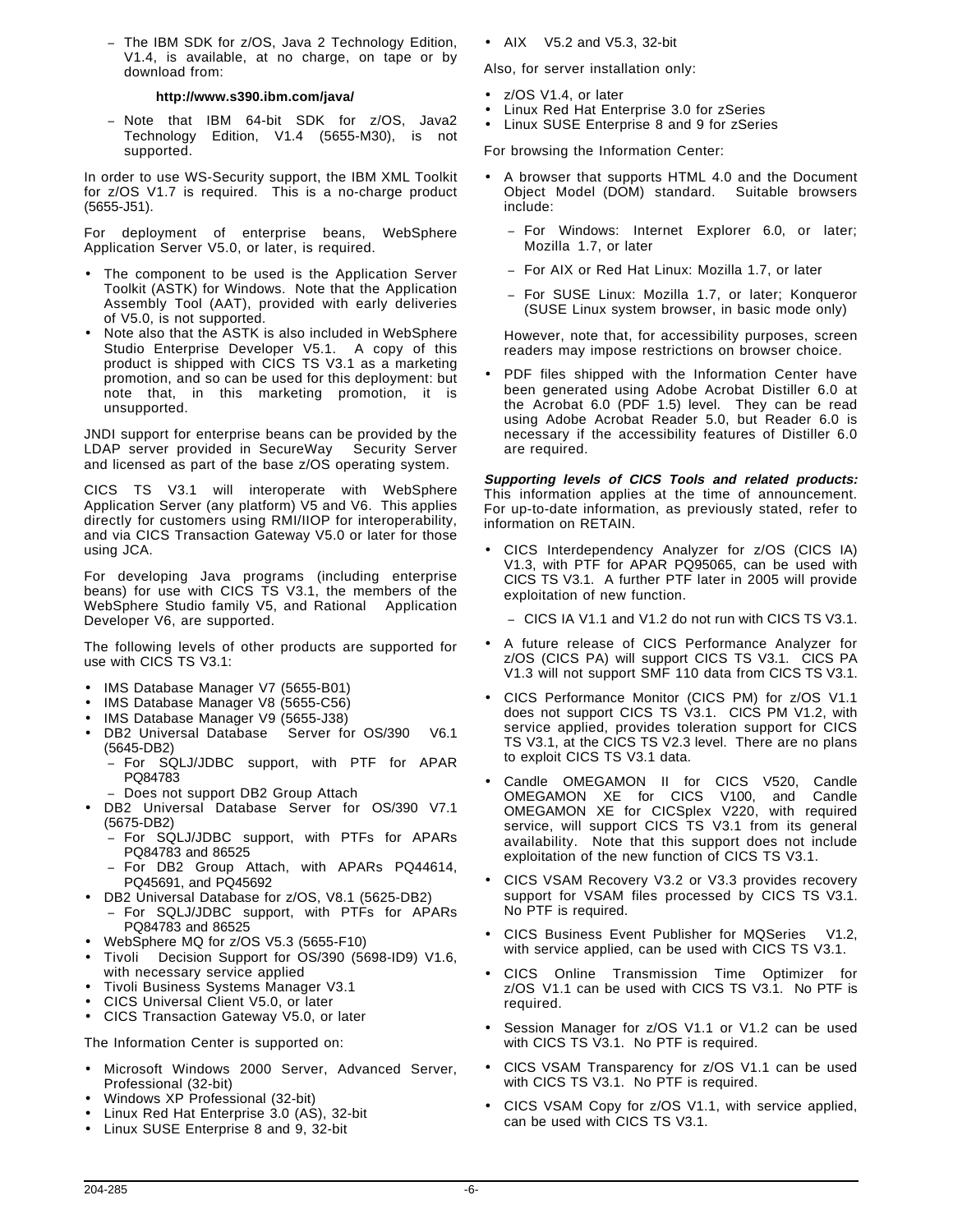- CICS Batch Application Control for z/OS V1.1, with service applied, can be used with CICS TS V3.1.
- MQSeries Integrator Agent for CICS Transaction Server V1.1 does not run with CICS TS V3.1.
- Fault Analyzer for z/OS and OS/390 V3.1, with PTF UQ77156 for APAR PQ74048, or Fault Analyzer for z/OS V4.1, or Fault Analyzer for z/OS V5.1, can be used with CICS TS V3.1.
- Debug Tool for z/OS V5.1, with PTF for APAR PQ94401, can be used with CICS TS V3.1.

### **Compatibility**

z/OS conversion services: CICS TS V3.1 can use z/OS services to perform conversions beyond those supported by CICS TS in previous releases. An example is conversions to and from Unicode, which may be required to support Web services. Exploiting this new capability requires z/OS to have the initial conversion image installed, which can only be done on a system IPL.

Java program objects: As indicated in previous announcements, CICS TS V3.1 does not support Java program objects (that is, Java applications that have been compiled using the VisualAge<sup>®</sup> for Java Enterprise Toolkit for OS/390 (ET/390) byte-code binder; they are sometimes referred to as compiled Java programs or as HPJ programs). To run under CICS TS V3.1, such applications must be rebuilt and run in JVM mode.

JVM modes in CICS: Customers using Java programs in CICS TS V3.1 are recommended to use continuous mode. Support for continuous mode was introduced in CICS TS V2.3; in order to bring CICS use of Java into line with standard practices, support for resettable mode will be removed in a future release of CICS TS.

SOAP for CICS feature: The SOAP for CICS feature, orderable with CICS TS V2.2 and V2.3, is not orderable with CICS TS V3.1. However, to assist migration for customers who already have this feature, the feature may be used and is supported with CICS TS V3.1, and applications will continue to run. Customers are recommended to migrate to the Web services support capabilities of CICS TS V3.1.

One-byte console IDs: As was previously announced, support for one-byte console IDs, which has remained only for migration and compatibility purposes, has now been removed. This means that the CONSOLE() attribute has been removed from the RDO definition for TERMINAL, and the CONSNAME() attribute must be used instead.

CICSPlex SM Windows agent: The CICSPlex SM remote MAS agent for Windows is not provided with CICS TS V3.1.

CICSPlex SM resource tables: As was indicated in the CICSPlex SM Resource Tables Reference for CICS TS V2.3, CICS TS V3.1 is the last release to support the resource tables XDSPGBL, XDSPPOOL, XJVMPOOL, XLSRPBUF, XMONITOR, XPROGRAM, XSTREAM, XTASK, and X2TASK. The information in them has migrated to other tables, as indicated in the documentation.

TCAM support: TOR support for ACF/TCAM (DCB) is removed in CICS Transaction Server for z/OS V3.1. Customers who have a continued need for a queued communications method should consider modifying their applications to use WebSphere MQ. Support for TCAM applications will continue to be available in a CICS TS

V3.1 AOR, when transaction routed from an earlier release of CICS TS.

BTAM support: Support for BTAM applications is removed from a CICS Transaction Server for z/OS V3.1 AOR. (TOR support was removed in CICS/ESA V3.1).

Common Connector Framework (CCF): The Common Connector Framework (CCF), which was the predecessor interface to the Common Client Interface (CCI), is not supported by CICS TS V3.1. The intention to remove this support was was indicated in the announcement of CICS TS V2.3.

ECI Base Classes (ECIREQUEST): The ECI Base Classes (ECIREQUEST, which were introduced for compatibility with the CICS Transaction Gateway), are not included in CICS TS V3.1. The recommended replacement is the **Common Client Interface Connector for CICS TS** (CCI Connector for CICS TS), introduced in CICS TS V2.3, when it was announced that ECIREQUEST would be removed.

OS/VS COBOL: As indicated in previous announcements, most recently in the announcement of CICS TS V2.3, CICS run-time support for OS/VS COBOL (5740-CB1, 5734-CB4, and 5740-LM1) is not provided in CICS TS V3.1. (Refer to the **Application programming summary** section).

TSO End User Interface: Equivalent functions to the TSO End User Interface are now provided, in a more usable form, by the Web User Interface. The TSO End User Interface is stabilized at the CICS TS V2.3 level and does not support new capabilities introduced since. It will be removed in the next release of CICS TS for z/OS.

CWI commarea interface removal: Notice is given that the support for passing HTTP requests and responses via commareas between applications and CICS will be removed in a future release of CICS TS. This mechanism, which was part of the initial CICS Web Interface, was superseded by the CICS Web Support APIs in CICS TS V1.3. Web-aware programs and converters using this interface should be migrated to use the EXEC CICS WEB commands designed for HTTP server applications.

DFHWBCLI commarea interface removal: As previously indicated in the announcement of the SOAP for CICS feature, the DFHWBCLI function introduced to provide outbound HTTP support will be withdrawn in a future release of CICS TS. Consideration should be given to migrating applications that link to DFHWBCLI, to use the new CICS Web Support EXEC CICS WEB SESSTOKEN() commands for HTTP client applications, made available in this release.

Web server plug-in removal: The CICS WebServer plug-in, DFHWBAPI, will be removed in a future release of CICS TS. This is the CICS supplied plug-in program that enables a passthrough mechanism from the IBM HTTP Server, via the EXCI, into CICS Web support using the CICS business logic interface. Users are recommended to migrate to use the CICS Transaction Gateway.

Removal of ONC RPC in a future release: CICS support for Open Network Computing Remote Procedure Call (ONC RPC) clients will be removed in a future release of CICS TS. The recommended migration path is to access CICS using the new support for Web services.

EXEC CICS SIGNON exit: As previously announced, the semantics of the EXEC CICS SIGNON / SIGNOFF command were changed in CICS TS V2.2, when the ability to alter the current security identity of an executing CICS terminal attached transaction was removed. A migration aid in the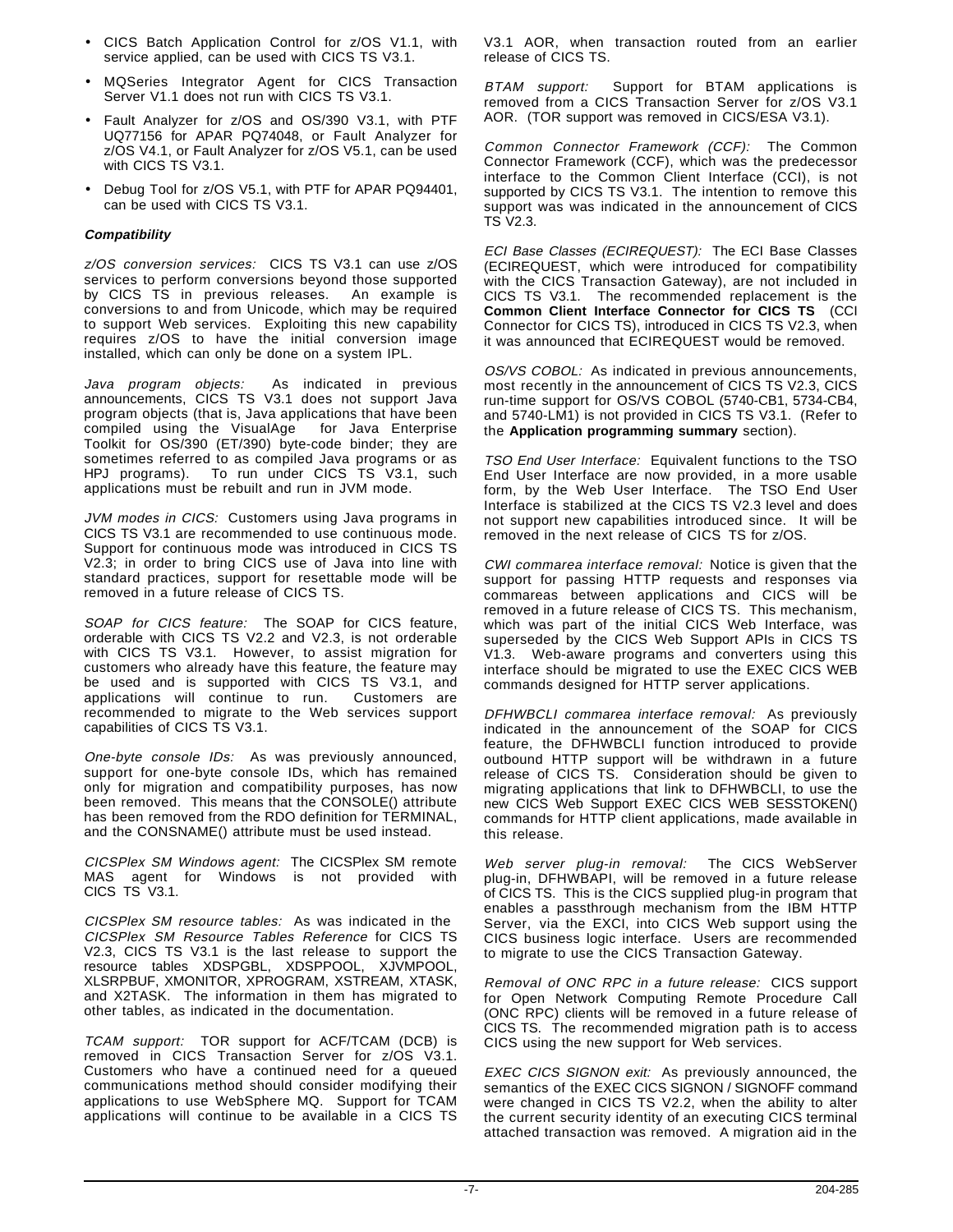form of a global user exit (XSNEX) was provided which modifies the behavior to that in CICS TS V1.3. Following customer comments, the temporary nature of this user exit has been reassessed. It is now being retained, but for compatibility reasons only; the statement "The XSNEX exit is a temporary measure only, to be withdrawn in a later release" has been removed from the Customization Guide.

EXEC CICS INQUIRE SYSTEM RELEASE (): In this release the value returned will be 0640. INQUIRE SYSTEM RELEASE is now only maintained for compatibility with previous releases. The recommendation is now to use INQUIRE SYSTEM CICSTSLEVEL. Note that the CICS version and release number are no longer implicit in the CICS level number. As an exclusive element of CICS Transaction Server for z/OS, CICS does not have a product version and release number of its own. The 0640 number also appears in other forms, for example in output from offline utilities such as statistics and dump formatters, as the suffix in module names such as DFHPD640, and in the CICS region view in the CICSPlex SM Web User Interface.

Transaction Affinities utility: CICS TS V3.1 does not include the detector and reporter components previously provided as part of the CICS Transaction Affinities utility. These components are now incorporated in IBM CICS Interdependency Analyzer for z/OS V1.3, announced in August 2004, with service applied, which will have the capability of analyzing both interdependencies and affinities. The load library scanner component of the CICS Transaction Affinities utility remains in CICS TS V3.1, and can produce reports on application programs which have potential affinities.

**Application programming summary:** The following summarizes the support in CICS TS V1.3, CICS TS V2.2, CICS TS V2.3, and CICS TS V3.1 for application programming considerations.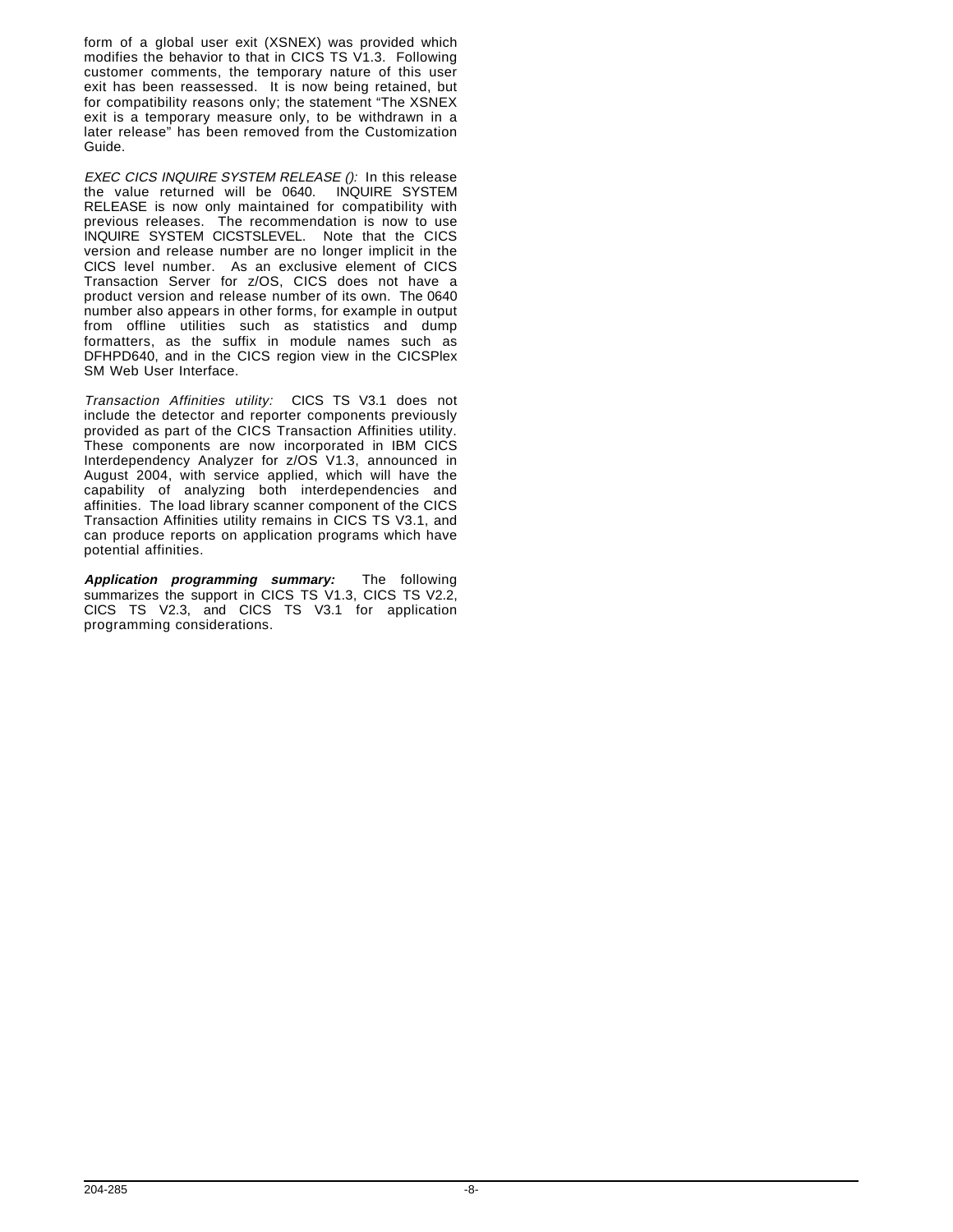# **COBOL Compilers**

| in<br>Compiler                                                                        | Compiler<br>Service? | CICS<br>Translator<br>Support<br>see)<br>note 8)                                                                                                            | CICS Runtime<br>Support (see<br>note 4)                                                                                                                                                                                                                                                                                                                                       | Use of IBM<br>Distributed<br>Debugger<br>(see<br>note 1) | Use with<br>WebSphere<br>Studio<br>Enterprise<br>Developer |
|---------------------------------------------------------------------------------------|----------------------|-------------------------------------------------------------------------------------------------------------------------------------------------------------|-------------------------------------------------------------------------------------------------------------------------------------------------------------------------------------------------------------------------------------------------------------------------------------------------------------------------------------------------------------------------------|----------------------------------------------------------|------------------------------------------------------------|
| OS/VS<br>COBOL<br>(5740-CB1,<br>5734-CB4.<br>and<br>5740-LM1)<br>(see note<br>note 2) | No                   | -CICS TS<br>V1.3:<br>supported<br>-CICS TS<br>V2.2,<br>V2.3,<br>V3.1:<br>not<br>supported                                                                   | -CICS TS<br>V1.3, V2.2,<br>$V2.3:$ the<br>Language<br>Environment<br>component<br>of z/OS<br>is required;<br>applications<br>will run<br>unchanged.<br>-CICS TS V3.1:<br>OS/VS COBOL<br>modules will<br>not execute<br>in this and<br>subsequent<br>releases of<br>CICS TS                                                                                                    | No                                                       | No                                                         |
| VS COBOL<br>П<br>$(5668-022,$<br>5668-023,<br>and<br>5668-958)                        | No                   | -CICS TS<br>VI.3:<br>supported<br>with<br>COBOL2<br>option<br>-CICS TS<br>V2.2,<br>V2.3,<br>V3.1:<br>supported<br>with the<br>COBOL2 or<br>COBOL3<br>option | -CICS TS<br>V1.3.<br>V2.2:<br>the Language<br>Environment<br>component of<br>z/OS is<br>required:<br>applications<br>will run<br>unchanged.<br>-CICS TS<br>V2.3, V3.1:<br>the Language<br>Environment<br>component of<br>z/OS is<br>required;<br>CICS will<br>use Language<br>Environment<br>runtime<br>exclusively.<br>Application<br>behavior may<br>change (see<br>note 7) | Yes. with<br>restrictions                                | No                                                         |
| SAA(R)<br>AD/Cycle(R)<br>COBOL/370(TM)<br>(5688-197<br>5668-958)                      | No                   | -CICS TS<br>V1.3:<br>supported<br>with<br>COBOL2<br>option                                                                                                  | Language<br>Environment                                                                                                                                                                                                                                                                                                                                                       | Yes, with<br>restrictions                                | No                                                         |
| COBOL for<br>MVS and<br>VM<br>$(5688-197)$                                            | No                   | -CICS TS<br>V2.2, V2.3,<br>V3.1:<br>supported<br>with the<br>COBOL2 or                                                                                      |                                                                                                                                                                                                                                                                                                                                                                               |                                                          |                                                            |
| COBOL for<br>0S/390 and<br>VM V2<br>$(5648 - A25)$                                    | Yes                  | COBOL3<br>option                                                                                                                                            |                                                                                                                                                                                                                                                                                                                                                                               |                                                          |                                                            |
| COBOL for<br>0S/390 and<br>VM V2<br>$(5648 - A25)$<br>with PTF<br>for APAR<br>PQ45462 | Yes                  | Can use<br>integrated<br>translator<br>(see note 3)<br>with the<br>COBOL2 or<br>COBOL3 option                                                               | Language                                                                                                                                                                                                                                                                                                                                                                      | Yes, with<br>Environment restrictions restrictions       | Yes, with                                                  |
| Enterprise<br>COBOL for<br>z/OS and<br>OS/390 V3<br>$(5655 - 653)$                    | Yes                  | Can use<br>integrated<br>translator<br>(see note 3)<br>with the<br>COBOL2 or<br>COBOL3 option                                                               | Language<br>Environment                                                                                                                                                                                                                                                                                                                                                       | Yes                                                      | Yes                                                        |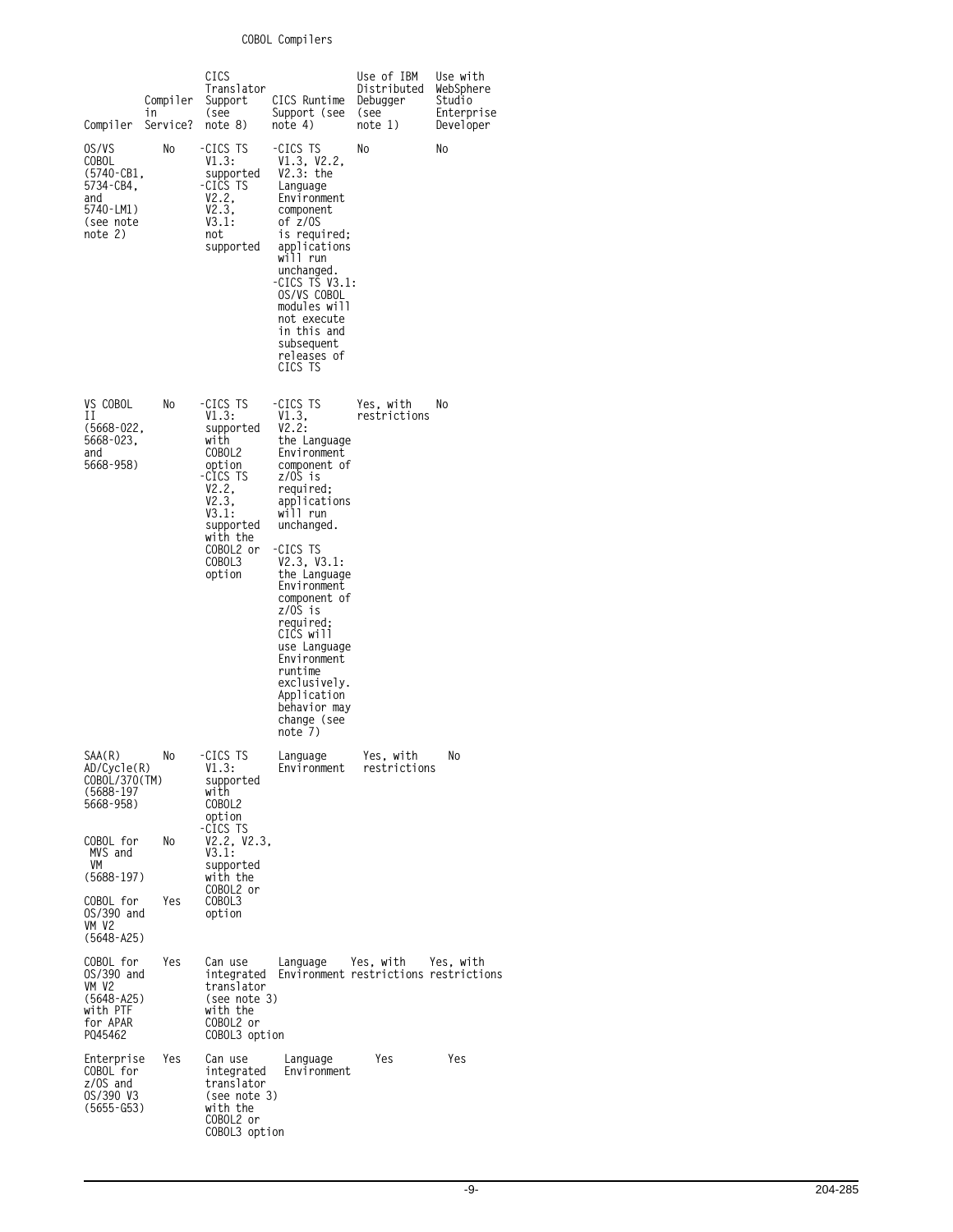# **PL/I Compilers**

| Compiler                                                                                | Compiler CICS<br>in | Service? Support                                    | CICS Runtime<br>Translator Support (see<br>note 4)                                                                                                                                     | Use of IBM<br>Distributed<br>Debugger<br>(see<br>note 1) | Use with<br>WebSphere<br>Studio<br>Enterprise<br>Developer |
|-----------------------------------------------------------------------------------------|---------------------|-----------------------------------------------------|----------------------------------------------------------------------------------------------------------------------------------------------------------------------------------------|----------------------------------------------------------|------------------------------------------------------------|
| OS PL/I<br>Optimizing<br>Compiler V1<br>$(5724 - PLI)$                                  | No.                 | Yes                                                 | -CICS TS V1.3, Yes, with<br>V2.2, V2.3:<br>the Language<br>Environment<br>component of                                                                                                 | restrictions                                             | No                                                         |
| OS PL/I<br>Optimizing<br>Compiler V2<br>$(5668 - 909,$<br>5668-910,<br>and<br>5668-911) |                     | No                                                  | z/OS is<br>required;<br>applications<br>will run<br>unchanged.<br>-CICS TS $V3.1:$<br>support for<br>modules is<br>removed from<br>this and<br>subsequent<br>releases<br>of<br>CICS TS |                                                          |                                                            |
| SAA<br>AD/Cycle<br>PL/I for<br>MVS and VM<br>$(5688 - 235)$                             | No                  | Yes<br>see)<br>note 5)                              | Language<br>Environment                                                                                                                                                                | Yes, with<br>restrictions                                | No                                                         |
| PL/I for<br>MVS<br>and VM V1<br>$(5688 - 235)$                                          | No                  |                                                     |                                                                                                                                                                                        |                                                          |                                                            |
| VisualAge<br>PL/I<br>for 0S/390<br>٧2<br>$(5655 - B22)$                                 | No                  |                                                     |                                                                                                                                                                                        |                                                          |                                                            |
| Enterprise<br>PL/I for<br>$z/0S$ and<br>OS/390 V3<br>(5655-H31)                         | Yes                 | Can use<br>integrated<br>translator<br>(see note 5) | Language<br>Environment                                                                                                                                                                | Yes                                                      | Yes                                                        |
|                                                                                         |                     |                                                     | C or C++ Compilers                                                                                                                                                                     |                                                          |                                                            |
|                                                                                         | Compiler CICS<br>٦n |                                                     | CICS Runtime<br>Translator Support (see                                                                                                                                                | Use of IBM<br>Distributed<br>Debugger<br>(see            | Use with<br>WebSphere<br>Studio<br>Enterprise              |
| Compiler                                                                                |                     | Service? Support                                    | note 4)                                                                                                                                                                                | note 1)                                                  | Developer                                                  |
| C/370(TM)<br>V1<br>$(5688 - 040)$<br>$C/370$ V2<br>$(5688 - 187)$<br>and<br>5688-188)   | No<br>No            | Yes                                                 | -CICS TS<br>V1.3, V2.2,<br>$V2.3:$ the<br>Language<br>Environment<br>component of<br>z/OS is                                                                                           | Yes, with<br>restrictions                                | No                                                         |
|                                                                                         |                     |                                                     | required:<br>application<br>will run<br>unchanged.<br>-CICS TS<br>V3.1:<br>support for<br>these modules<br>is removed in<br>this and<br>subsequent<br>releases of<br>CICS TS           |                                                          |                                                            |
| SAA<br>AD/Cycle<br>C/370<br>$(5688 - 216)$                                              | No                  | Yes                                                 | Language<br>Environment                                                                                                                                                                | Yes, with<br>restrictions                                | No                                                         |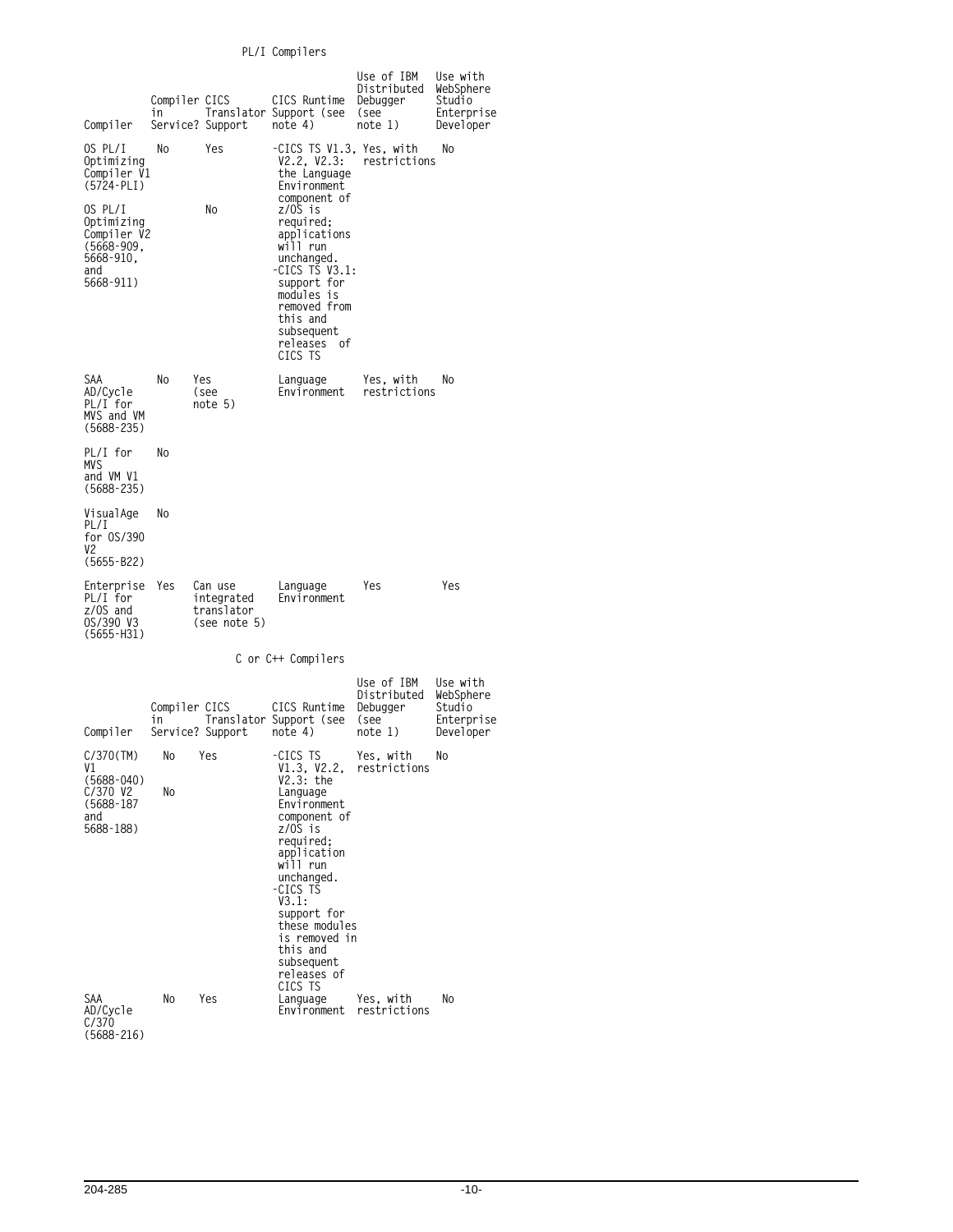| Compiler                                                                                                                     | Compiler CICS<br>1n                     | Service? Support                                                                                                                           | CICS Runtime<br>Translator Support (see<br>note 4) | Use of IBM<br>Distributed<br>Debugger<br>(see<br>note 1) | Use with<br>WebSphere<br>Studio<br>Enterprise<br>Developer |
|------------------------------------------------------------------------------------------------------------------------------|-----------------------------------------|--------------------------------------------------------------------------------------------------------------------------------------------|----------------------------------------------------|----------------------------------------------------------|------------------------------------------------------------|
| $C/C++$ for<br>MVS/ESA(TM)<br>$(5655 - 121)$                                                                                 | No                                      |                                                                                                                                            |                                                    |                                                          |                                                            |
| $C/C++$ for<br>0S/390<br>(component<br>of 5647-A01)                                                                          | Yes                                     |                                                                                                                                            |                                                    |                                                          |                                                            |
| C/C++ for<br>z/OS and<br>0S/390<br>(component<br>of 5694-A01)                                                                | Yes                                     | Yes                                                                                                                                        | Language<br>Environment                            | Yes                                                      | No                                                         |
| z/OS V1R4<br>$C/C++$<br>(component<br>of 5694-AO1)                                                                           | Yes                                     |                                                                                                                                            |                                                    |                                                          |                                                            |
| z/OS V1R5<br>C/C++<br>(component<br>of 5694-A01)                                                                             | Yes                                     |                                                                                                                                            |                                                    |                                                          |                                                            |
|                                                                                                                              |                                         |                                                                                                                                            | Java Support                                       | Use of IBM                                               | Use with                                                   |
| Complier/<br>JVM                                                                                                             | Function CICS<br>in<br>Service? Support | Translator                                                                                                                                 | CICS<br>Runtime<br>Support                         | Distributed<br>Debugger<br>(see<br>note 1)               | WebSphere<br>Studio<br>Enterprise<br>Developer             |
| VisualAge<br>for Java,<br>Enterprise<br>Edition V2 –<br>Enterprise<br>Toolkit<br>for 0S/390<br>(5655-JAV)<br>(see<br>note 6) | No                                      | No<br>translator<br>required -<br>use JCICS<br>classes.<br>Supported by<br>CICS TS V1.3,<br>CICS TS V2.2.<br>CICS TS V2.3.<br>CICS TS V3.1 | Language<br>Environment                            | Yes, with<br>restrictions                                | No                                                         |
| Java for<br>OS/390 at<br>SDK 1.1.8                                                                                           | Yes                                     | No<br>translator<br>required -<br>use JCICS<br>classes.<br>Supported by<br>CICS TS V1.3<br>only                                            | Language<br>Environment                            | Yes                                                      | Yes                                                        |
| Developer<br>Kit for<br>OS/390.<br>Java 2<br>Technology<br>Edition,<br>V1.3.1<br>$(5655 - D35)$                              | Yes                                     | No<br>translator<br>required -<br>use JCICS<br>classes.<br>Supported by<br>CICS TS V2.2<br>only                                            | Language<br>Environment                            | Yes                                                      | Yes                                                        |
| SDK for<br>$z/0S$ ,<br>Java <sub>2</sub><br>Technology<br>Edition,<br>V1.4<br>$(5655 - 156)$                                 | Yes                                     | No<br>translator<br>required<br>USE JCICS<br>classes.<br>Supported by<br>CICS TS V2.3,<br>V3.1                                             | Language<br>Environment                            | Yes                                                      | Yes                                                        |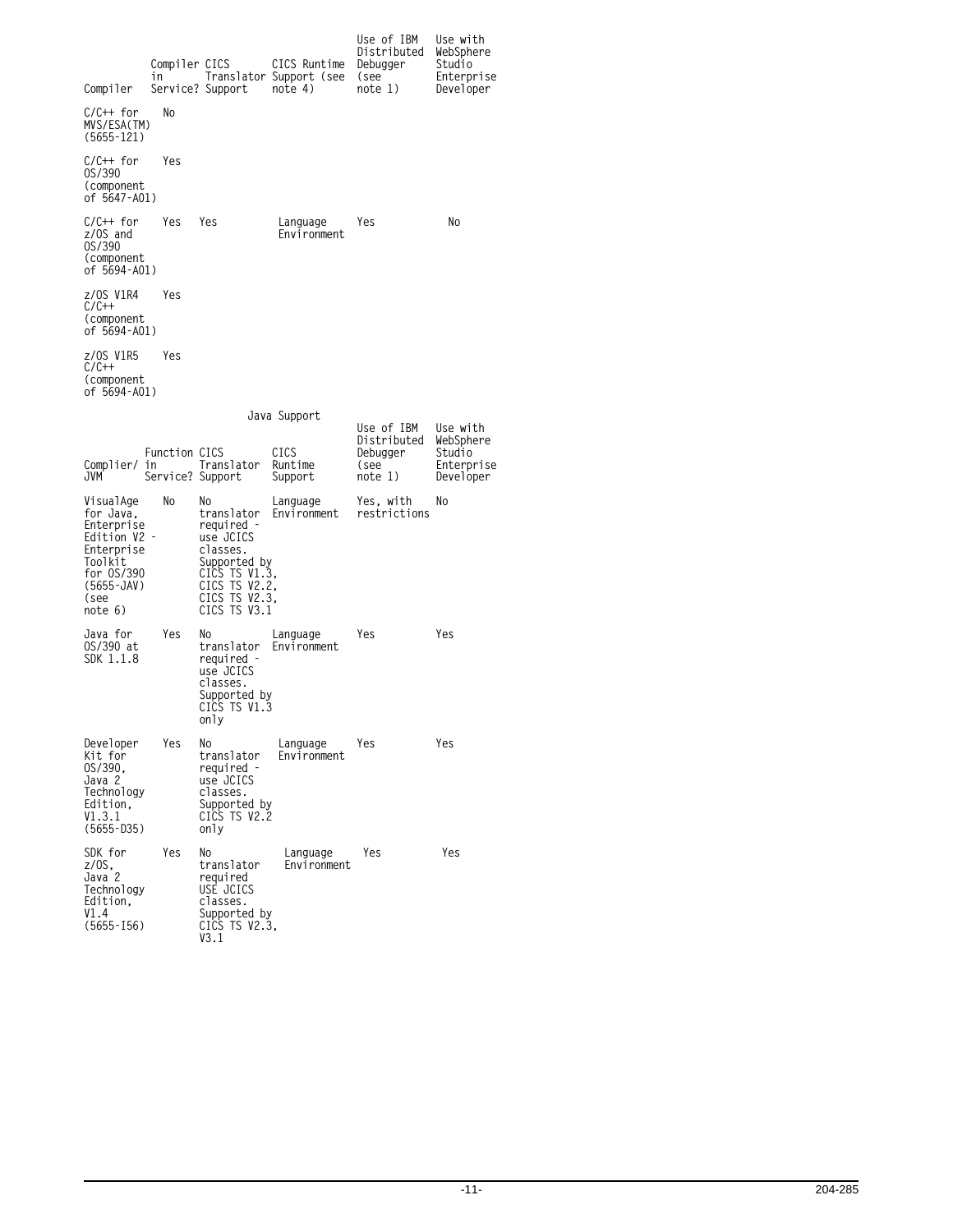#### **Assembler Compilers**

| Compiler                                                                              | Compiler CICS<br>in<br>Service? Support |     | CICS Runtime<br>Translator Support (see<br>note 9)                                                            | Use of IBM<br>Distributed<br>Debugger<br>see)<br>note 1) | Use with<br>WebSphere<br>Studio<br>Enterprise<br>Developer |
|---------------------------------------------------------------------------------------|-----------------------------------------|-----|---------------------------------------------------------------------------------------------------------------|----------------------------------------------------------|------------------------------------------------------------|
| High Level<br>Assembler<br>for MVS<br>and VM and<br><b>VSE V1.1</b><br>$(5696 - 234)$ | No                                      | Yes | -CICS TS<br>V1.3, V2.2,<br>V2.3:<br>modules must<br>run natively                                              | Yes                                                      | Yes                                                        |
| High Level<br>Assembler<br>for MVS<br>and VM and<br><b>VSE V1.2</b><br>$(5696 - 234)$ | No                                      |     | -CICS TS $V3.1$ :<br>application<br>modules can<br>run as<br>Language<br>Environment<br>MAINs if the<br>LEASM |                                                          |                                                            |
| High Level<br>Assembler<br>for MVS<br>and VM and<br><b>VSE V1.3</b><br>$(5696 - 234)$ | No                                      |     | translator<br>option is<br>employed                                                                           |                                                          |                                                            |
| High Level<br>Assembler<br>for MVS and<br>VM and<br><b>VSE V1.4</b><br>$(5696 - 234)$ | Yes                                     |     |                                                                                                               |                                                          |                                                            |

#### **Notes**

1. IBM Distributed Debugger is available as a component of WSED V5, and other IBM products. For more information, refer to

#### **http://www.ibm.com/software/awdtools/debugger/**

- 2. This is a clarification of the information on OS/VS COBOL given in previous announcements.
- 3. The integrated translator function requires COBOL for OS/390 and VM V2R2, with PTF for APAR PQ45462, or Enterprise COBOL for z/OS and OS/390 V3. Note, however, that the COBOL3 translator option must be active.
- 4. Refer to **Publications** for information on the use of the Language Environment condition handler.
- 5. The integrated translator function requires VisualAge PL/I for OS/390, V2R2.1, with PTF for APAR PQ45562, or Enterprise PL/I for z/OS and OS/390 V3.
- 6. Refer to the statement below on migration of Java Program Objects.
- 7. Refer to the paper **Language Environment within CICS TS: Questions and Answers**, available at

#### **http://www-3.ibm.com/software/htp/cics/library/ indexes/whitepapers.html**

- 8. APAR PQ84313 re-introduced the COBOL2 translator option for CICS TS V2.2 and CICS TS V2.3 and is shipped as part of CICS TS V3.1.
- CICS TS V3.1 permits application assembly language modules to run as Language Environment MAINs, fully within the scope of the Language Environment run-time, if translated with the LEASM option.

#### **Performance considerations**

Traditional workloads: Comparisons with CICS TS V2.3, using IBM internal procedural language benchmarks, show that CICS TS V3.1 has similar performance characteristics in terms of Internal Transaction Rate (ITR).

Java support: Comparisons with CICS TS V2.3, using IBM internal Java benchmarks, show that CICS TS V3.1 has similar performance characteristics in terms of ITR.

SSL support: Changes to SSL support in CICS TS V3.1 allow many more simultaneous secure connections per region than in CICS TS V2.3.

HTTP support: Changes to the Web interface in CICS TS V3.1 provide improved scalability, and capacity benefits by reducing the resources used by HTTP connections.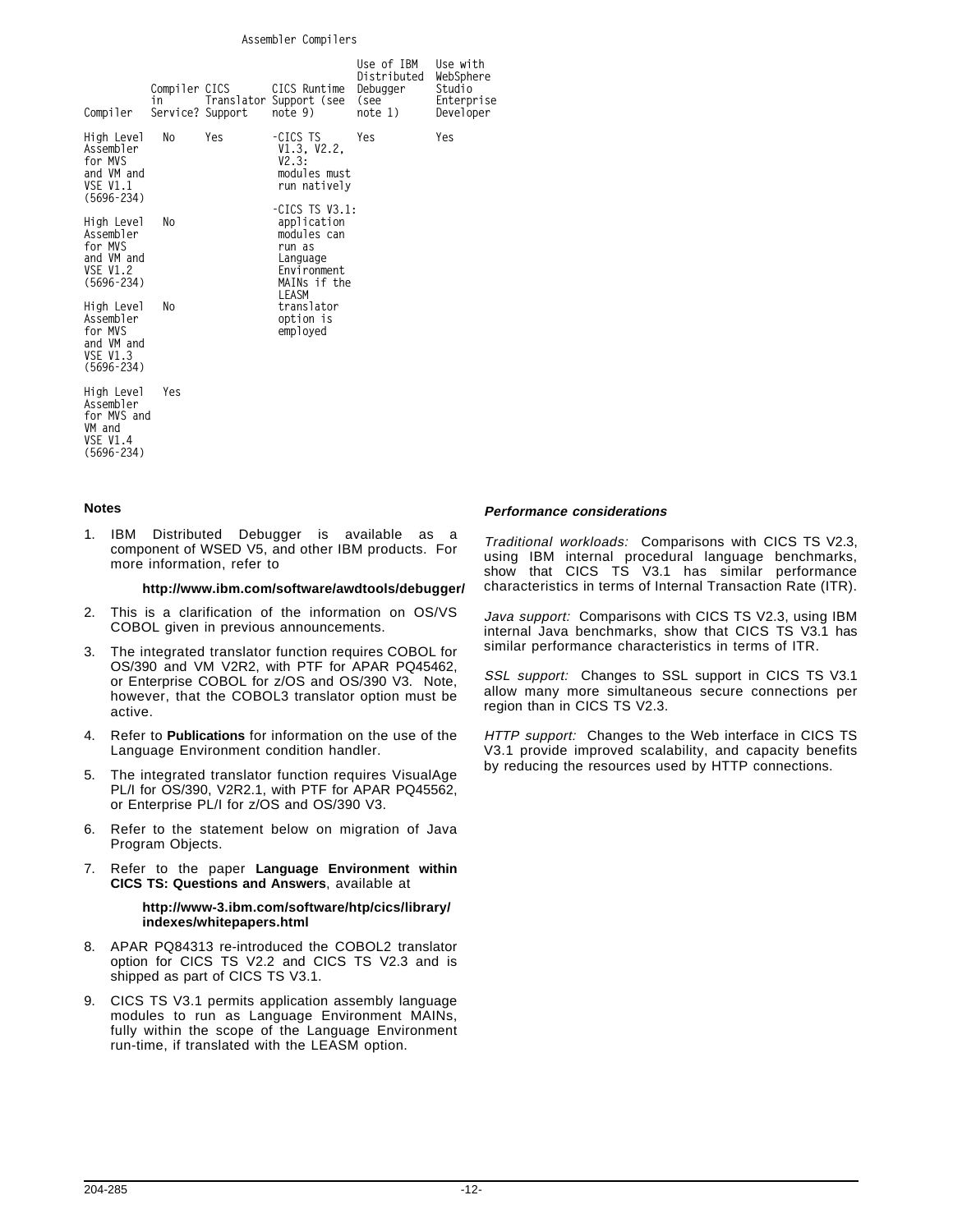**User group requirements:** Requirements from the worldwide user group communities satisfied or partially satisfied by enhancements in CICS TS V3.1 include the following:

| <b>IUIIUWIIIY.</b><br>Requirement<br>number | Description                                                                                                                                                                     | Satisfied by                                                             |
|---------------------------------------------|---------------------------------------------------------------------------------------------------------------------------------------------------------------------------------|--------------------------------------------------------------------------|
| MR00022973                                  | Allow multiple commareas when                                                                                                                                                   | Containers and                                                           |
| MR0321023547                                | linking / XCTLing<br>Access to original commarea                                                                                                                                | channels<br>Containers and                                               |
| MR00025820                                  | COMMAREA redesign                                                                                                                                                               | channels<br>Containers and                                               |
| MR121301660                                 | API enhancement for Link                                                                                                                                                        | channels<br>Containers and<br>channels                                   |
| MR0209042634                                | Program<br>Original error (fault message)<br>not passed back to SOAP<br>application                                                                                             | Web services<br>support                                                  |
| MR0516013721                                | Requirement for CICS to be                                                                                                                                                      | Enhanced HTTP                                                            |
| MR0623046353                                | able to post out bound HTTP<br>Notification for revoked<br>Userid on EXEC CICS START<br>USERID                                                                                  | support<br>Improved userid<br>checks for START                           |
| MR0701031432                                | Notification for revoked<br>Userid on EXEC CICS START<br>USERID                                                                                                                 | Improved userid<br>checks for START                                      |
| MR120903187                                 | Notification for revoked<br>Userid on EXEC CICS START<br>USERID                                                                                                                 | Improved userid<br>checks for START                                      |
| MR0726046851                                | CICS SOAP insufficient<br>serviceability AWST abend                                                                                                                             | Web services<br>support                                                  |
| MR0728045346                                | Verify a Userid is not<br>suspended before doing an<br>EXEC CICS START USERID                                                                                                   | Improved userid<br>checks for START                                      |
| MR0813046428                                | Retention of XSNEX exit                                                                                                                                                         | Migration aid XSNEX<br>is now being<br>retained                          |
| MR0827017255                                | CICS should continue to honor<br>the RACF(R) Revoke status<br>of a Userid                                                                                                       | Improved userid<br>checks                                                |
| MR103100591                                 | CICS Web interface -<br>browser caching problem                                                                                                                                 | Enhanced HTTP<br>support                                                 |
| MR0528036420                                | Use DFHOSTAT to see if special<br>tracing is still enabled,<br>and for which transactions                                                                                       | Sample program<br>enhanced                                               |
| MR0715043131<br>MR0520021827                | or terminals<br>CICS Soap Messages in CSMT TDQ<br>CICS/TS V2.2 documentation via<br>0S/390 USS and browser                                                                      | Web services support<br>Information Center<br>on Eclipse platform        |
| MR0929033731                                | Enhance CICS Assembler macros<br>to be LE-Compliant                                                                                                                             | Language Environment<br>MAIN support for<br>Assembler                    |
| MR1220016212                                | No CPSM-Utility for batch                                                                                                                                                       | CICSPlex SM batchrep                                                     |
| MR1024017313                                | available<br>CPSM Web User Interface needs<br>to allow users to specify a<br>twarning record countt as                                                                          | access enhancements<br>CICSPlex SM Web<br>User Interface<br>enhancements |
| MR102401486                                 | they can do for the TSO End<br>User i/f<br>CPSM Web User Interface needs<br>to allow users to specify a<br>twarning record countt as<br>they can do for the TSO End<br>User i/f | CICSPlex SM Web<br>User Interface<br>enhancements                        |
| MR0105044511                                | Add LE XPLINK Support to CICS                                                                                                                                                   | Enhanced C/C++<br>support                                                |

# **Planning information**

#### **Packaging**

Elements included in CICS TS for z/OS V3.1: The base CICS element of CICS TS for z/OS V3.1 is CICS V6.4; the CICSPlex System Manager element is CICSPlex SM V3.1.

The other elements included in CICS TS V3.1 are:

- REXX Development System for CICS/ESA
- REXX Runtime Facility for CICS/ESA
- CICS Application Migration Aid V1.1

Also shipped with this product as a marketing promotion is a media pack with one free license of WSED V5.1. WSED is not part of CICS TS, and is not required in order to use CICS TS. WSED is an Integrated Development Environment (IDE) that helps developers create dynamic Web applications including support for Java 2 Enterprise Edition (J2EE), XML and Web services technologies that can integrate WebSphere software and traditional transactional environments, including CICS, IMS, and Batch systems. It promotes the reuse and transformation of existing applications, and supports Java, COBOL, PL/I, and Enterprise Generation Language (EGL) development.

Items shipped: The following items are shipped together with the basic machine-readable material for the product:

• Hardcopy publications as listed in the publications section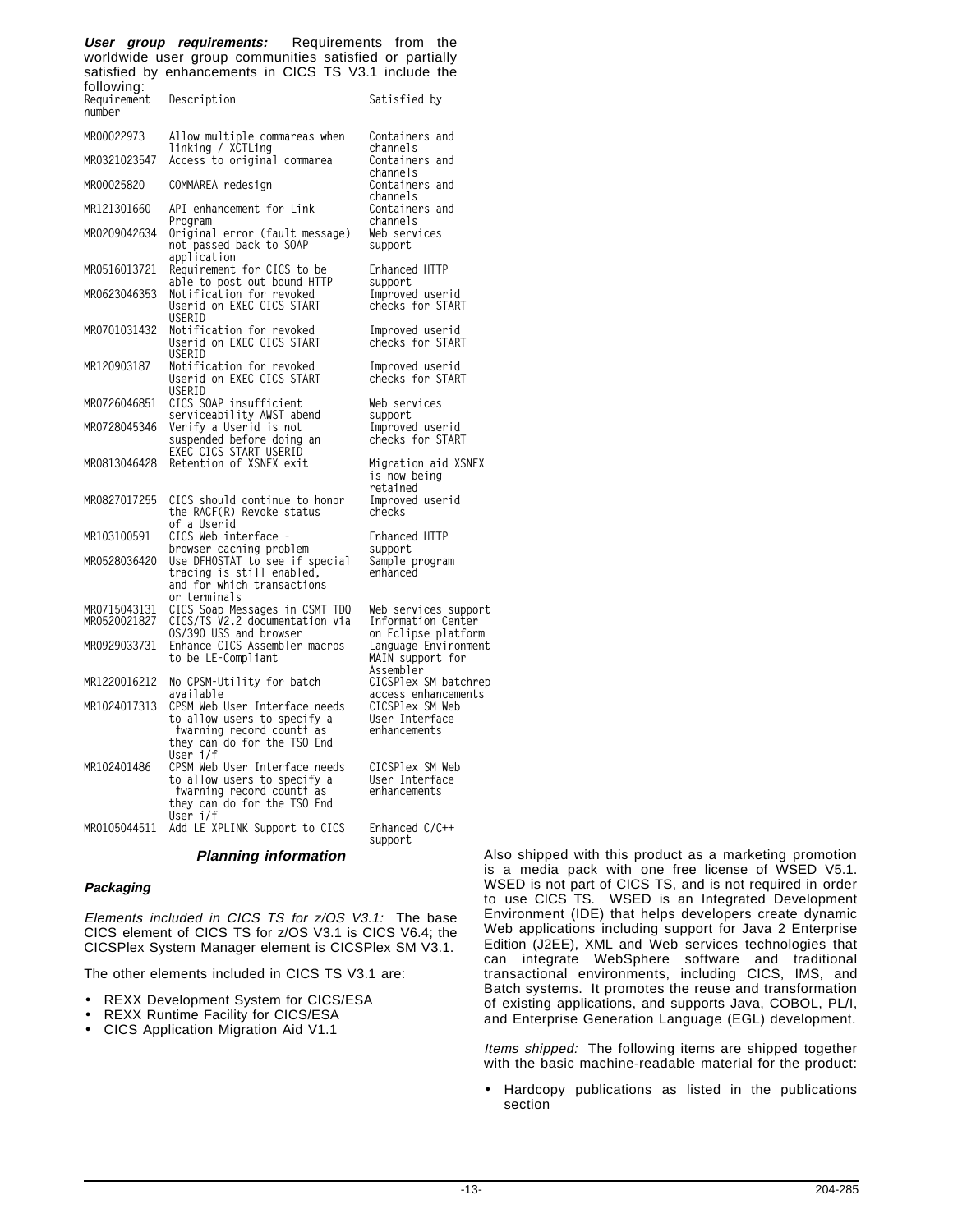- CD-ROM: Licensed CICS Information Center (SK3T-6964)
- Media Pack: WebSphere Studio Enterprise Developer V5.1

Some specification sheets of related IBM products may also be included.

# **Security, auditability, and control**

For information on security, refer to the RACF Security Guide (SC34-6454).

In CICS TS V3.1, support is introduced for Web services security, and for the Transport Layer Security (TLS) 1.0 protocol. For more information, see the sections **Web services and Enterprise Service Bus support** and **Improvements to SSL support**, above. The customer is responsible for evaluation, selection, and implementation of security features, administrative procedures, and appropriate controls in application systems and communication facilities.

# **Ordering information**

**Advance publications:** The publication CICS Transaction Server for z/OS Version 3 Release 1: Release Guide (GC34-6421), is available now for download in PDF format, free of charge, from

**http://www.ibm.com/software/ts/cics/**

### **Ordering z/OS through the Internet**

ShopzSeries provides an easy way to plan and order your z/OS ServerPac or CBPDO. It will analyze your current installation, determine the correct product migration, and present your new configuration based on z/OS. Additional products can also be added to your order (including determination of whether all product requisites are satisfied). ShopzSeries is available in the U.S. and<br>several countries in Europe. In countries where several countries in Europe. ShopzSeries is not available yet, contact your IBM representative (or IBM Business Partner) to handle your order via the traditional IBM ordering process. For more details and availability, visit the ShopzSeries Web site at

#### **http://www14.software.ibm.com/webapp/ ShopzSeries/ShopzSeries.jsp**

### **New licensees**

Orders for new licenses can be placed now.

Registered customers can access IBMLink™ for ordering information and charges.

Shipment will not occur before the availability date.

Unless a later date is specified, orders entered before the planned availability date will be assigned a schedule date of one week following availability.

Orders entered after the planned availability date will be assigned a schedule date for the week following order entry.

The base CICS TS product code can only be ordered through Customized Offerings. However, an MES order may be used for optional components that are not specified on the base order. For these orders, specify:

**Type Model**

5655 M15

**Basic license:** To order a basic license, specify the program number. To order a basic license, specify the program number 5655-M15. Specify feature number 9001 for asset registration. Note that this registration is required even though delivery is by Customized Offerings (CBPDO and ServerPac).

**ESL:** To order an ESL license, specify the program number, feature number 9001 for asset registration, and the applicable ESL OTC feature number. Also specify the feature number of the desired distribution medium.

Specify the applicable ESL OTC license option.

| <b>Entitlement</b><br>identifier | <b>Description</b>       | License option/<br>pricing metric |
|----------------------------------|--------------------------|-----------------------------------|
| S0118T7                          | CICS TS for<br>$7/OS$ V3 | Basic OTC ESL                     |

ESL machines can be determined by referring to the IBM Entry End User/390 Attachment (Z125-4379).

**Parallel sysplex license charge (PSLC) basic license:** To order a basic license, specify the program number and quantity of MSU.

If there is more than one program copy in a Parallel Sysplex, the charge for all copies is associated to one license by specifying the applicable PSLC license options and quantity represented by the sum of the Service Units in Millions (MSUs) in your Parallel Sysplex. For all other program copies, specify the System Usage Registration No-Charge (SYSUSGREG NC) Identifier on the licenses.

| <b>Entitlement</b><br>identifier | <b>Description</b>        | License option/<br>pricing metric                                                |
|----------------------------------|---------------------------|----------------------------------------------------------------------------------|
| S0118T7                          | CICS TS for<br>$z$ /OS V3 | Basic MLC, PSLC<br>below 3 MSU<br>Basic MLC, PSLC<br>AD SYSUSGREG<br>NC, PSLC AD |

**Workload License Charge (WLC) basic license:** If there is more than one program copy in a Parallel Sysplex, the charge for all copies is associated to one license by specifying the applicable WLC license options and quantity represented by the sum of the Service Units in Millions (MSUs) in your Parallel Sysplex. For all other program copies, specify the Workload Registration Variable WLC Identifier on the licenses.

| <b>Entitlement</b><br>identifier | <b>Description</b>       | License option/<br>pricing metric |
|----------------------------------|--------------------------|-----------------------------------|
| S0118T7                          | CICS TS for<br>$7/OS$ V3 | Basic MLC, WLC<br>Workload        |
|                                  | Registration, WLC        |                                   |

### **Entry Workload License Charge (EWLC) basic license**

To order a basic license, specify the program number and the quantity of MSUs.

| <b>Entitlement</b><br>identifier | <b>Description</b>              | License option/<br>pricing metric |
|----------------------------------|---------------------------------|-----------------------------------|
| S0118T7                          | CICS TS for<br>$7/\text{OS}$ V3 | Basic MLC, Entry<br>WI C          |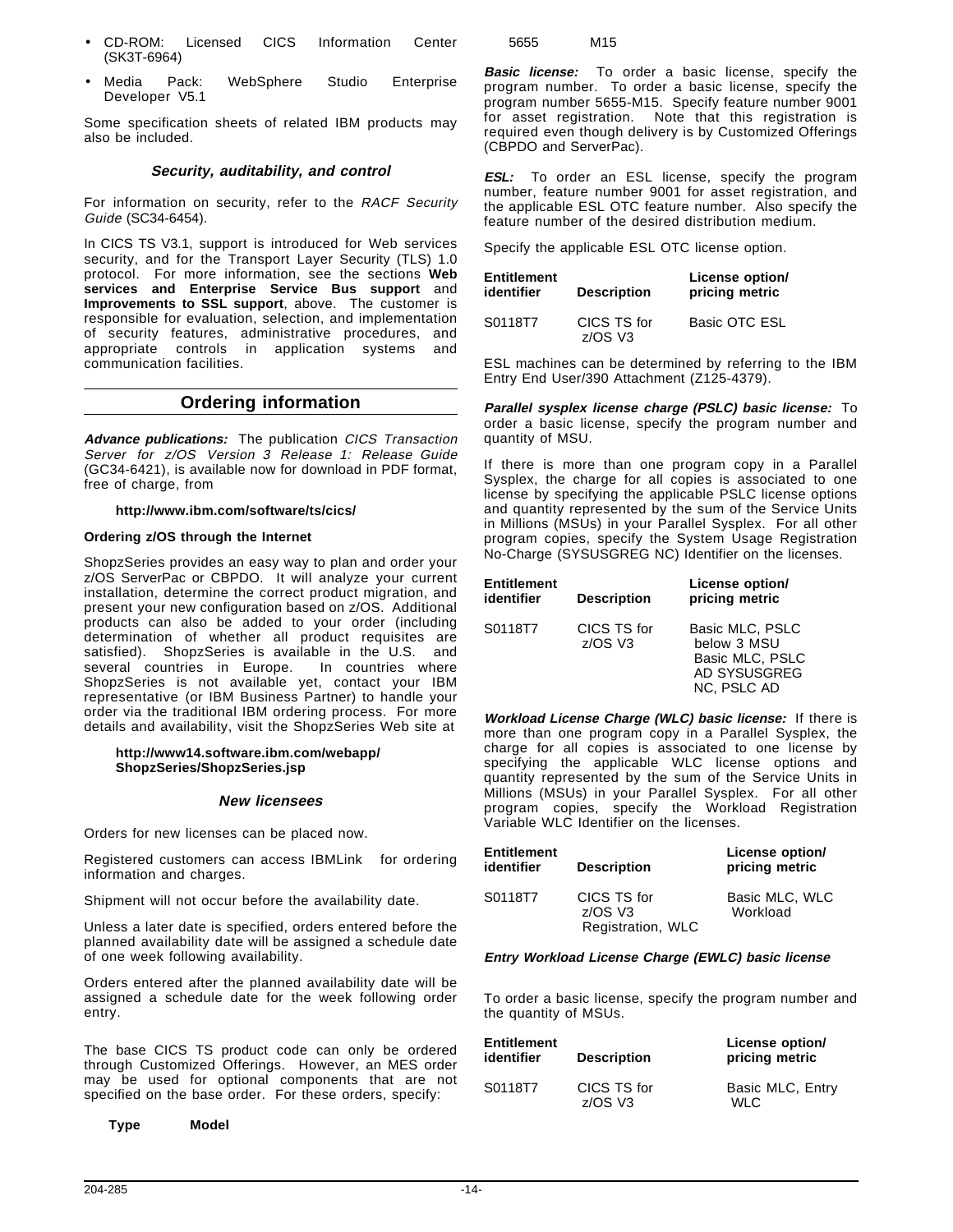**S/390 and zSeries usage pricing (usage license charge) basic license:** To order a basic license, specify the appropriate program and feature number, if required, for asset registration. Specify the applicable S390 and zSeries Usage Pricing feature. Also, specify the feature number of the desired distribution medium.

Charges will be based upon the Peak MSUs. Usage reported between thresholds of features 1, 2, or 3, will be rounded up to the next MSU level. Above 1.0 MSU, usage will be rounded to the nearest whole MSU. For example, 2.4 MSUs would round to 2.0 MSUs for pricing, and 2.5 MSUs would round to 3.0 MSUs for pricing.

The customer pricing will be determined by selecting either:

Feature 1 (if usage is below 0.25 MSU) Feature 2 (if usage is between 0.26 and 0.50) Feature 3 (if usage is between 0.51 and 1.0)

Feature 3+(# MSUs from 2-11 times the charge associated with feature number 4) + (# MSUs from 12-44 times the charge associated with feature number 5) + (# MSUs from 45-78 times the charge associated with feature number 6) + (# MSUs above 78 times the charge associated with feature number 7 **—** if applicable)

| <b>Entitlement</b><br>identifier | <b>Description</b>        | License option/<br>pricing metric  |
|----------------------------------|---------------------------|------------------------------------|
| S0118T7                          | CICS TS for<br>$z$ /OS V3 | Basic MLC, usage<br>license charge |

Examples for ordering:

A customer with a measured usage (from the IBM Measured Usage report) of 0.3 MSU would order quantity 1 of the 0.26 to 0.5 MSU base feature.

A customer with 6.6 MSUs (from the IBM Usage report) would:

- Be rounded up to 7.0 MSUs
- Order quantity 1 of the "0.51 to 1.0 MSU" base feature
- Order quantity 6 of the Level A 1 MSU feature

A customer with 15 MSUs (from the IBM Usage report) would:

- Order quantity 1 of the "0.51 to 1.0 MSU" base feature
- Order quantity 10 of the Level A 1 MSU feature
- Order quantity 4 of the Level B 1 MSU feature

A customer with 50 MSUs (from the IBM Usage report) would:

- Order quantity 1 of the "0.51 to 1.0 MSU" base feature
- Order quantity 10 of the Level A 1 MSU feature
- Order quantity 33 of the Level B 1 MSU feature
- Order quantity 6 of the Level C 1 MSU feature

A customer with 85 MSUs (from the IBM Usage report) would:

- Order quantity 1 of the "0.51 to 1.0 MSU" base feature
- Order quantity 10 of the Level A 1 MSU feature
- Order quantity 33 of the Level B 1 MSU feature
- Order quantity 34 of the Level C 1 MSU feature
- Order quantity 7 of the Level D 1 MSU feature

**Growth opportunity license charge (GOLC):** To order a basic license, specify the program number and the correct level.

Specify the GOLC monthly license option.

| <b>Entitlement</b><br>identifier | <b>Description</b>        | License option/<br>pricing metric |
|----------------------------------|---------------------------|-----------------------------------|
| S0118T7                          | CICS TS for<br>$z$ /OS V3 | Basic MLC, GOLC                   |

Specify the GOLC monthly charge feature number from the table below. Also, specify the feature number for the desired distribution medium.

**zSeries entry license charge (zELC):** To order zELC software, specify the program number and z800 model.

Specify the zELC monthly license option.

| <b>Entitlement</b><br>identifier | <b>Description</b>        | License option/<br>pricing metric |
|----------------------------------|---------------------------|-----------------------------------|
| S0118T7                          | CICS TS for<br>$z$ /OS V3 | Basic MLC, zELC                   |

**Single version charging:** To elect single version charging, the customer must notify and identify to IBM the prior program and replacement program and the designated machine the programs are operating on.

#### **Basic machine-readable material:**

The executable code of this product is shipped only via the Customized Offerings (CBPDO, ServerPac, SystemPac®), the order for which defines the media for the delivery of the executable code. Non-customized items (including the Information Center, licensing materials and other paper deliverables) are shipped via the stand-alone product order, for which the appropriate feature number, below, must be specified.

For an order with hardcopy publications in US English, specify feature number 5822

Note that orders with hardcopy publications in Japanese are not accepted in the United States.

**Customization options:** Select the appropriate feature numbers to customize your order to specify the delivery options desired. These features can be specified on the initial or MES orders.

Example: If publications are not desired for the initial order, specify feature number 3470 to ship media only. For future updates, specify feature number 3480 to ship media updates only. If, in the future, publication updates are required, order an MES to remove feature number 3480; then, the publications will ship with the next publications release of the program.

| Description                                                            | <b>Feature</b><br>number |
|------------------------------------------------------------------------|--------------------------|
| Initial Shipments                                                      |                          |
| Serial number only (suppresses shipment<br>of media and documentation) | 3444                     |
| Ship media only (suppresses initial<br>shipment of documentation)      | 3470                     |
| Ship documentation only (suppresses<br>initial shipment of media)      | 3471                     |
| Single Pallet delivery                                                 | 3483                     |

#### **Update Shipments**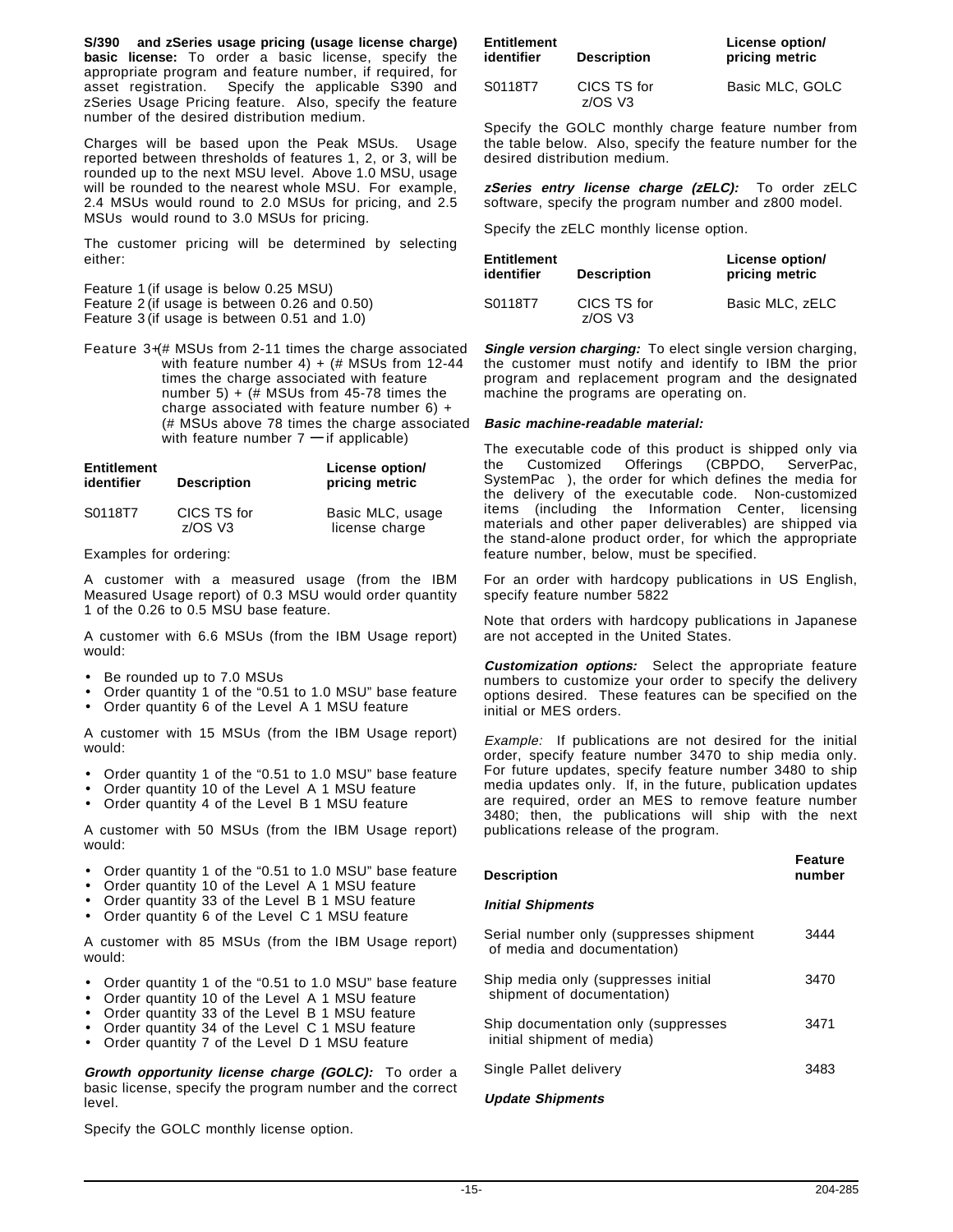| Ship Media updates only (suppresses<br>update shipment of documentation)     | 3480 |
|------------------------------------------------------------------------------|------|
| Ship documentation only (suppresses<br>update shipment of media)             | 3481 |
| Suppress updates (suppresses update)<br>shipment of media and documentation) | 3482 |
| <b>Optional machine-readable material:</b> To order, select the              |      |

feature number for the desired distribution medium:

Optional Source (excludes Object-Code Only modules)

| description                                                                   | Feature<br>number |  |
|-------------------------------------------------------------------------------|-------------------|--|
| Optional Source (excludes Object-Code<br>Only modules) $-3480$ Tape Cartridge | 5832              |  |
| *Contains "RESTRICTED MATERIAL OF IBM"                                        |                   |  |

# **Publications**

Information Center: The Information Center can be run from the CD-ROM or can be installed onto a workstation or Web server. In CICS TS V3.1, there are major changes to the Information Center from that previously shipped. For full details of these, and the enhancements they bring, refer to the **Information Center on Eclipse platform** section in the **Functions delivered in CICS TS V3.1** section in this announcement.

Requirements for using the Information Center are given in the **Software requirements** section.

Note that there are two versions of the Information Center CD-ROM: with and without the licensed publications. Licensed publications are only available to customers who have a license for the product, and so the version of the Information Center with licensed publications is only available to these customers.

The Information Center CD-ROM with licensed publications is form number SK3T-6964. One copy of this is automatically shipped as part of the product. Further copies can be ordered, at no additional charge, by specifying feature 7132.

The Information Center without the licensed publications is form number SK3T-6965. It can be ordered on CD-ROM, or downloaded over the Internet, from the IBM Publications Center, at

### **http://www.ibm.com/shop/publications/order**

The welcome page and the navigation of the Information Center are translated to French, German, Spanish, Simplified Chinese, and Korean; these translations are included on both versions of the Information Center CD-ROM.

Printed publications: In addition to the softcopy information in the Information Center, the following printed documentation is delivered as hardcopy with the product.

| Title                                                                     | Form<br>number |
|---------------------------------------------------------------------------|----------------|
| CICS Transaction Server for z/OS V3.1:<br>Release Guide                   | GC34-6421      |
| CICS Transaction Server for z/OS V3.1:<br>Licensed Program Specifications | GC34-6608      |
| CICS Transaction Server for z/OS V3.1:                                    | GI10-2585      |

 Memo to Licensees CICS Transaction Server for z/OS V3.1: GI10-2586 Program Directory

Additional printed copies of these books can be purchased for a fee. Contact your IBM representative, or go to the online IBM Publications Center, at

### **http://www.ibm.com/shop/publications/order**

A PDF version of the release guide for CICS TS V3.1 is available now at

### **http://www.ibm.com/software/ts/cics/**

In addition to the hardcopy publications, the following unlicensed publications are provided within the Information Center. Note that the **Web Services Guide** is new in this release. These publications are not separately available, but if hardcopy is required, they may be printed from the PDF files provided in the Information Center.

| <b>Title</b>                                                                                         | Form<br>number |
|------------------------------------------------------------------------------------------------------|----------------|
| CICS Transaction Server for z/OS V3.1:<br>Migration from CICS Transaction Server<br>for OS/390 V1.3  | GC34-6423      |
| CICS Transaction Server for z/OS V3.1:<br>Migration from CICS Transaction Server<br>for z/OS V2.2    | GC34-6424      |
| CICS Transaction Server for z/OS V3.1:<br>Migration from CICS Transaction Server<br>for $z$ /OS V2.3 | GC34-6425      |
| CICS Transaction Server for z/OS V3.1:<br><b>Installation Guide</b>                                  | GC34-6426      |
| CICS Transaction Server for z/OS V3.1:<br>Application Programming Guide                              | SC34-6433      |
| CICS Transaction Server for z/OS V3.1:<br>Application Programming Reference                          | SC34-6434      |
| CICS Transaction Server for z/OS V3.1:<br><b>Customization Guide</b>                                 | SC34-6429      |
| CICS Transaction Server for z/OS V3.1:<br>Intercommunication Guide                                   | SC34-6448      |
| CICS Transaction Server for z/OS V3.1:<br>Internet Guide                                             | SC34-6450      |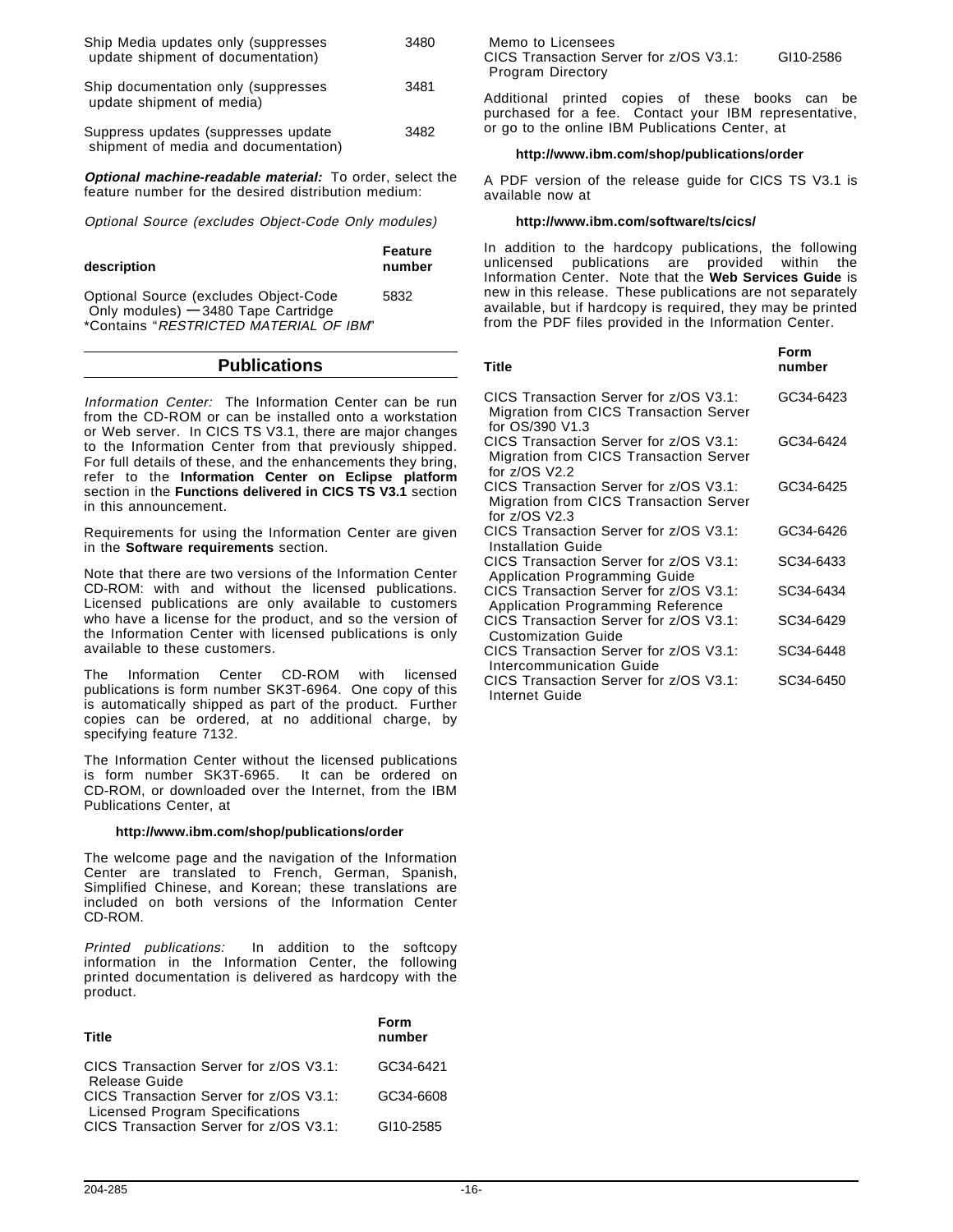#### **Title number** CICS Transaction Server for z/OS V3.1: SC34-6431 Operations and Utilities Guide CICS Transaction Server for z/OS V3.1: SC34-6430 Resource Definition Guide CICS Transaction Server for z/OS V3.1: SC34-6432 CICS Supplied Transactions CICS Transaction Server for z/OS V3.1: SC34-6428 System Definition Guide CICS Transaction Server for z/OS V3.1: SC34-6435 System Programming Reference CICS Transaction Server for z/OS V3.1: SC34-6441 Problem Determination Guide CICS Transaction Server for z/OS V3.1: GC34-6442 Messages and Codes CICS Transaction Server for z/OS V3.1: SC34-6443 Trace Entries CICS Transaction Server for z/OS V3.1: SC34-6449 External Interfaces Guide CICS Transaction Server for z/OS V3.1: SC34-6439 Business Transaction Services CICS Transaction Server for z/OS V3.1: SC34-6436 Front End Programming Interface User′s Guide CICS Transaction Server for z/OS V3.1: SC34-6458 Web Services Guide CICS Transaction Server for z/OS V3.1: SC34-6437 C++ OO Class Libraries CICS Transaction Server for z/OS V3.1: SC34-6457 CICS DB2 Guide CICS Transaction Server for z/OS V3.1: SC34-6438 Distributed Transaction Programming Guide CICS Transaction Server for z/OS V3.1: SC34-6453 IMS Database Control Guide CICS Transaction Server for z/OS V3.1: SC34-6440 Java Applications in CICS CICS Transaction Server for z/OS V3.1: SC34-6452 Performance Guide CICS Transaction Server for z/OS V3.1: SC34-6454 RACF Security Guide CICS Transaction Server for z/OS V3.1: SC34-6451 Recovery and Restart Guide CICS Transaction Server for z/OS V3.1: SC34-6455 Shared Data Tables Guide CICS Transaction Server for z/OS V3.1: SC34-6456 Transaction Affinities Utility Guide CICSPlex SM: Administration SC34-6462 CICSPlex SM: Application Programming SC34-6468 Guide CICSPlex SM: Application Programming SC34-6469 Reference CICSPlex SM: Concepts and Planning SC34-6459<br>CICSPlex SM: Managing Business SC34-6467 CICSPlex SM: Managing Business Applications CICSPlex SM: Managing Resource Usage SC34-6466 CICSPlex SM: Managing Workloads SC34-6465<br>CICSPlex SM: Messages and Codes GC34-6471 CICSPlex SM: Messages and Codes CICSPlex SM: Monitor Views Reference SC34-6464 CICSPlex SM: Operations Views Reference SC34-6463 CICSPlex SM: Problem Determination GC34-6472 CICSPlex SM: Resource Tables Reference SC34-6470 CICSPlex SM: User Interface Guide SC34-6460 CICSPlex SM: Web User Interface Guide SC34-6461 CICS Family: Interproduct Communication SC34-6473 CICS Family: Communicating from CICS on SC34-6474 System/390<sup>®</sup>

**Form**

**Translated books:** The following books are translated. These books can be obtained, or hardcopy (where available) ordered, from the IBM Publications Center.

| <b>Title</b>                                                                                                            | Form<br>number |
|-------------------------------------------------------------------------------------------------------------------------|----------------|
| CICS Transaction Server for z/OS V3.1:<br>Release Guide - Japanese                                                      | GD88-6377      |
| CICS Transaction Server for z/OS V3.1:<br>Migration from CICS Transaction Server<br>for $OS/390$ V1.3 $-$ Japanese      | GD88-6378      |
| CICS Transaction Server for z/OS V3.1:<br><b>Migration from CICS Transaction Server</b><br>for $z/OS$ V2.2 $-$ Japanese | GD88-6379      |
| CICS Transaction Server for z/OS V3.1:<br>Migration from CICS Transaction Server<br>for z/OS V2.3 - Japanese            | GD88-6380      |
| CICS Transaction Server for z/OS V3.1:<br>Installation Guide - Japanese                                                 | GD88-6381      |
| CICS Transaction Server for z/OS V3.1:<br>Front-End Programming Interface<br>User's Guide - Japanese                    | SD88-6382      |
| CICS Transaction Server for z/OS V3.1:<br>Web Services Guide - Japanese                                                 | SD88-6383      |
| CICS Transaction Server for z/OS V3.1:<br>Performance Guide - Japanese                                                  | SD88-6391      |
| CICS Family: Communicating from CICS<br>on System/390 - Japanese                                                        | SD88-6385      |
| CICS Family: Interproduct Communication<br>-Japanese                                                                    | SD88-6384      |
| CICS Transaction Server for z/OS V3.1:<br>Release Guide - Simplified Chinese                                            | G151-0050      |
| CICS Transaction Server for z/OS V3.1:<br>Installation Guide - Simplified<br>Chinese                                    | G151-0048      |
| CICS Transaction Server for z/OS V3.1:<br>Internet Guide - Simplified Chinese                                           | S151-0049      |

**Collection Kit for Transaction Processing and Data Products:** This Collection Kit (SK2T-0730) is a set of CD-ROMs, containing books in BookManager® form for a range of IBM transaction processing and data products, including CICS TS V3.1 and other members of the CICS family. It contains only unlicensed information.

One copy of the Collection Kit CD-ROM will be shipped, free of charge, with the product if feature number 7133 is specified in the order. Further copies of the Collection Kit are available from the online IBM Publications Ordering System, for a fee.

**Licensed documentation:** The following licensed publications are provided:

| Title                                                                         | Form<br>number |
|-------------------------------------------------------------------------------|----------------|
| CICS Transaction Server for z/OS V3.1:<br>Diagnosis Reference                 | LY33-6110      |
| CICS Transaction Server for z/OS V3.1:<br>Data Areas                          | LY33-6107      |
| CICS Transaction Server for z/OS V3.1:<br>Supplementary Data Areas            | LY33-6108      |
| CICS Transaction Server for z/OS V3.1:<br>Debugging Tools Interface Reference | LY33-6109      |

The licensed books are delivered, in PDF format, on the licensed version of the CICS Information Center CD-ROM. They are not offered in hardcopy: if hardcopy is required, the books can be printed from the PDF files.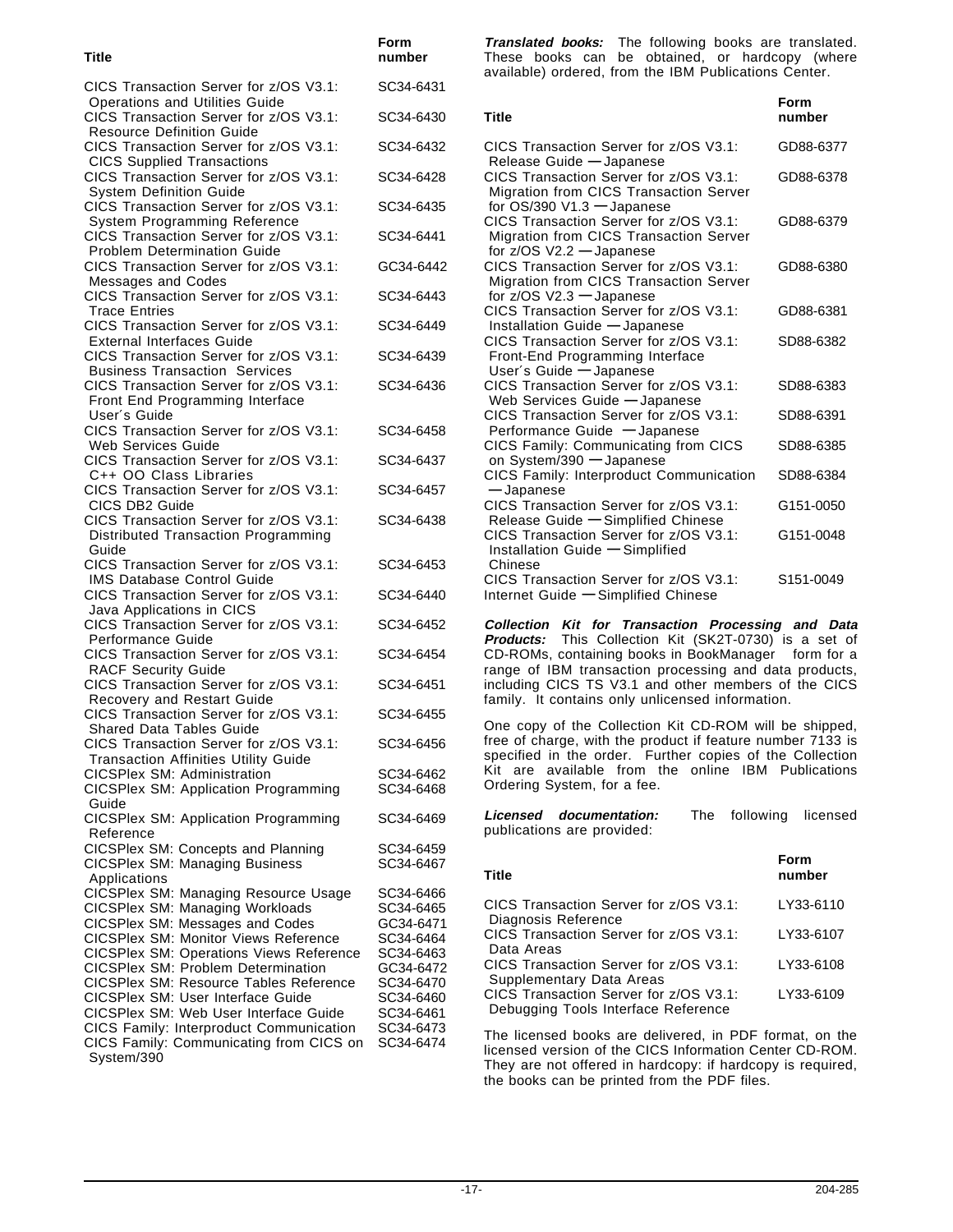**Licensed Product Kit:** In addition, the licensed Product Kit (LK3T-6966) is provided for customers who wish to use BookManager for softcopy publications. It provides both unlicensed and licensed publications for this product in BookManager softcopy form on CD-ROM. Licensees of CICS TS V3.1 can order one copy of the licensed Product Kit, at no charge, by specifying feature number 7099. Further copies may be ordered, for a fee of 100 dollars, by specifying feature number 8293.

Redbooks<sup>™</sup>: The following Redbooks are relevant to CICS TS V3.1:

- Workload Management for Web Access to CICS (SG24-6118)
	- − Published February 13, 2001
- Java Connectors for CICS: Featuring the J2EE Connector Architecture (SG24-6401) − Published March 22, 2002
- Enterprise JavaBeans for z/OS and OS/390 CICS Transaction Server V2.2 (SG24-6284) − Published July 31, 2002
- Threadsafe considerations for CICS (SG24-6351) − Published August 2, 2004
- CICS Transaction Gateway V5: The WebSphere Connector for CICS (SG24-6133)
	- − Published August 22, 2002
- Revealed! Architecting Web Access to CICS (SG24-5466)
	- Previous level published October 8, 2002; new level published November, 2004.
- Java Application Development for CICS (SG24-5275)
	- − Published 30 November 1999, new level expected

Note that there are also many Redbooks about CICS Tools.

For further information on Redbooks, go to

#### **http://www.redbooks.ibm.com/**

The following Red papers are relevant to CICS TS V3.1:

- From code to deployment: Connecting to CICS from WebSphere for z/OS (REDP-0206) − Published May 14, 2002
- A CICS-to-Linux Grid Implementation (REDP-3758) − Published October 13, 2003
- Performance Considerations and Measurements for CICS and System Logger (REDP-3768) − Published December 8, 2003

For further information on Redpapers, go to

**http://www.redbooks.ibm.com/Redbooks.nsf/redpapers/**

### **Source information**

**Source listings:** No source listings are provided for CICS TS V3.1. If you require access to such listings, use the View Program Listings (VPL) system. For further information on the VPL system, refer to

#### **http://publib.boulder.ibm.com/pubs/html/vpl/ vpl\_ugcust22.html**

### **Optional source:** Refer to **Optional machine-readable material** in the **Ordering information** section.

Subsequent updates (technical newsletters or revisions between releases) to the publications shipped with the product will be distributed to the user of record for as long as a license for this software remains in effect. A separate publication order or subscription is not needed.

This product is shipped only via Customized Offerings (CBPDO, ServerPac, and SystemPac). Non-customized items (such as CD-ROMs, licensing materials, hardcopy publications, and memo to licensees) continue to be shipped via the stand-alone product order.

**Customized offerings**

### **Terms and conditions**

**Agreement:** IBM Customer Agreement (ICA)

**Variable charges apply:** No

**Indexed monthly license charge (IMLC) applies:** No

**Location license applies:** No

**Use limitation applies:** No

**Educational allowance available:** Yes, 15% education allowance applies to qualified education institution customers.

**Volume orders:** Not applicable

**Information Center:** Customers with a license for CICS Transaction Server for z/OS V3.1 are licensed, at no additional charge, to install and run the Information Center on suitable workstation or server machines, which are not the designated machine, within the same enterprise. It may be run on as many machines as are reasonably necessary for use in conjunction with CICS TS V3.1. This permission includes the licensed version of the Information Center.

**WebSphere Studio Edition Developer V5.1:** This program is accompanied by a copy of WSED V5.1, with one Proof of Entitlement (Poe). This entitles you to install and use WSED V5.1 for any purpose, subject to the terms and conditions of the license agreement which accompanies WSED V5.1. There are no additional restrictions on its use.

WSED is not part of this program, is subject to its own license agreement, and is provided solely for promotional purposes.

**SOAP for CICS feature:** A license for CICS Transaction Server for z/OS V3.1 includes a license entitlement for the "SOAP for CICS" feature; customers who are licensed to use the "SOAP for CICS" feature of IBM CICS Transaction Server for z/OS V2.2 or V2.3 may retain this feature after their license for CICS TS V2.2 or V2.3 has been relinquished and continue to use it with IBM CICS Transaction Server for z/OS V3.1.

**Connectivity Code:** Customers with a license for CICS TS V3.1 may copy, free of charge, the following connectivity code to any S/390 or z/Architecture<sup>™</sup> machine in the same sysplex, whether running CICS or not, to enable communication with the licensed CICS TS V3.1:

- CICS External Communication Interface (EXCI **—** Load Library SDFHEXCI)
- CICS inter-region communication SVC (DFHIRP)

The service and support entitlement under the license for the CICS TS V3.1 extends to copies of the above items when they are running on a different S/390 or z/Architecture machine for this purpose.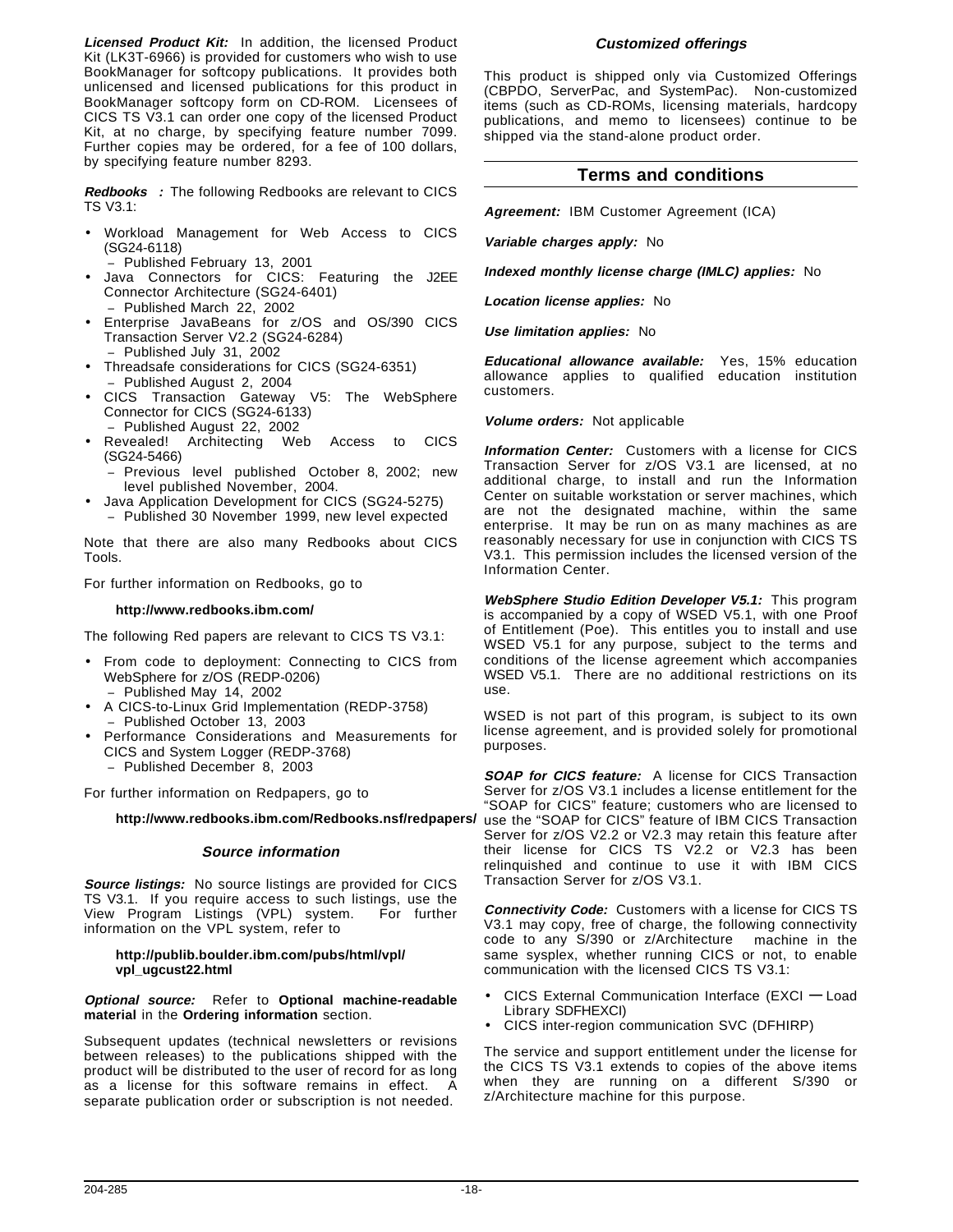**Application development and system utilities:** To assist developing, testing, or analyzing their applications off-line from their production CICS systems, customers with a CICS Transaction Server for z/OS V3.1 license may copy the following utilities, free of charge, to any S/390 or z/Architecture machine within the same enterprise:

- The CICS Translator (modules DFHEAP1\$, DFHEDP1\$, DFHECP1\$, and DFHEPP1\$, which are to be found in SDFHLOAD)
- The Exec Interface stubs DFHELII, DFHEAI, and DFHEAI0
- The Statistics utility program (DFHSTUP)
- The Trace utility program (DFHTUP)
- The Dump utility program (DFHDUP)
- The IPCS Dump Exit module (DFHPD640)
- The IPCS trace formatting modules (DFHTU640 and DFHTG640)
- The Monitoring utility program (DFHMNDUP)
- The System Definition File utility program (DFHCSDUP)
- The CICS Transaction Affinities utility program (formerly 5696-582, now part of the CICS element)
- The Load Module Scanner (DFHEISUP)
- The BMS macro generation utility program (DFHBMSUP)
- The Journal utility program (DFHJUP)
- The Sample monitoring data print program (DFH&dollar.MOLS)
- The CICS log stream subsystem interface (SSI) exit routine (DFHLGCNV and DFHGTCNV)
- The CICS log stream and coupling facility sizing utility (DFHLSCU)
- CICS tools for Web services (the USS scripts DFHWS2LS and DFHLS2WS, the JCLs DFHWS2LS and DFHLS2WS, and the HFS files dfjwsdl.jar, xsd.jar, ecore.change.jar, xsd.resources.jar, common.jar, ecore.jar, xsd.test.jar, common.resources.jar, qname.jar, and wsdl4j.jar)

The service and support entitlement under the license for the CICS Transaction Server for z/OS V3.1 extends to copies of the utilities listed above when they are running on a different S/390 or z/Architecture machine within the same enterprise.

**Translator use with CICS TS V3.1:** The translators which are shipped with CICS TS V3.1 cannot be used with some earlier (pre-Language Environment) compilers. With respect to any translator which can be used with earlier compilers, the following conditions apply:

- Provided the customer has a current license for both CICS TS V3.1 and the applicable compiler, the customer may retain, and continue to use, any translator shipped with any earlier level of CICS; and
- Customers do not require a license for earlier levels of CICS merely in order to support any such use or retention of translators.

**Note:** If used in this way, any translator which was shipped with a level of CICS that is not (or no longer) in service is unsupported.

**Jar files:** Customers with a license for CICS Transaction Server for z/OS V3.1 are licensed to make and use as many copies of applicable jar files as they require in conjunction with their use of the licensed CICS TS V3.1. These are:

- The JCICS classes: dfjcics.jar
- CICSEJBClient.jar

**Open Source items:** This product contains Open Source items, including the Eclipse components XSD, EMF, and UA. Licensing text for these is included in the product Licensed Program Specifications.

### **Products eligible for single version charging**

**Replaced program Replacement program** CICS/OS/VS V1 CICS Transaction (5740-XX1) Server for z/OS V2 (5697-E93) CICS/MVS® V2 CICS Transaction (5665-403) Server for z/OS V2 (5697-E93) CICS/ESA V3 CICS Transaction (5685-083) Server for z/OS V2 (5697-E93) CICS/ESA V4 CICS Transaction (5655-018) Server for z/OS V2 (5697-E93) CICS DDM CICS Transaction (5665-463) Server for z/OS V2 (5697-E93) CICSPlex SM V1 CICS Transaction (5695-081) Server for z/OS V2 (5697-E93) REXX Development CICS Transaction System for Server for z/OS CICS/ESA (5655-086) V2 (5697-E93) REXX Runtime CICS Transaction Facility for Server for z/OS CICS/ESA (5655-087) V2 (5697-E93)<br>REXX for CICS CICS Transact (5655-B54) Server for z/OS CICS Transaction CICS Transaction Affinities Utility Server for z/OS (5696-582) V2 (5697-E93) CICS Transaction CICS Transaction Server for OS/390 Server for z/OS CICS/OS/VS V1 CICS Transaction (5740-XX1) Server for z/OS CICS/MVS V2 CICS Transaction (5665-403) Server for z/OS CICS/ESA V3 CICS Transaction

CICS Transaction V2 (5697-E93) V2 (5697-E93) V3 (5655-M15) V3 (5655-M15) (5685-083) Server for z/OS V3 (5655-M15)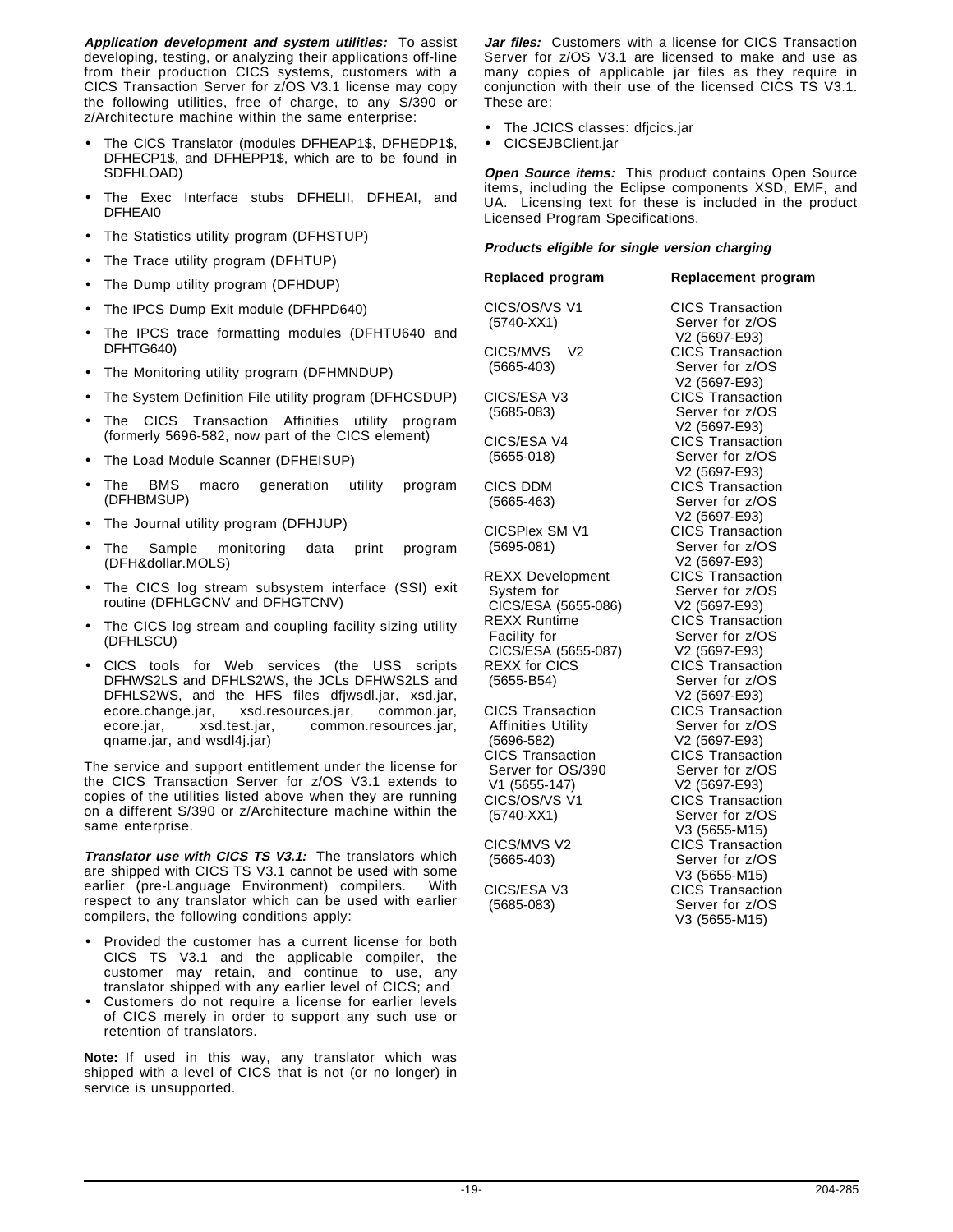#### **Replaced program Replacement program**

CICS/ESA V4 CICS Transaction (5655-018) Server for z/OS

CICS DDM CICS Transaction (5665-463) Server for z/OS

CICSPlex SM V1 CICS Transaction<br>(5695-081) Server for z/OS

REXX Development System for Server for z/OS CICS/ESA (5655-086) V3 (5655-M15) REXX Runtime CICS Transaction Facility for Server for z/OS CICS/ESA (5655-087) V3 (5655-M15) REXX for CICS **CICS** CICS Transaction (5655-B54) Server for z/OS

CICS Transaction Affinities Utility Server for z/OS (5696-582) V3 (5655-M15) Server for OS/390 Server for z/OS V1 (5655-147) V3 (5655-M15) CICS Transaction CICS Transaction Server for z/OS Server for z/OS

# **Warranty applies:** Yes

#### **Licensed program materials availability**

- Restricted materials of IBM: Some
- Non-restricted source materials: Some
- Object Code Only (OCO): Some

Publication that identifies OCO components: Not applicable.

V3 (5655-M15)

V3 (5655-M15)

Server for z/OS V3 (5655-M15)<br>CICS Transaction

V3 (5655-M15)<br>CICS Transaction

CICS Transaction

V3 (5655-M15)

#### **Program services**

Program services/SoftwareXcel Enterprise Edition or SoftwareXcel Basic Edition Support Center applies: Yes, Access available through the IBM Support Center

Available until discontinued: 12-months written notice

Delivery of service for the Information Center is by download over the Web. To locate service updates, go to

#### **http://www.ibm.com/software/ts/cics/support/**

WSED V5.1, delivered with this product as a marketing promotion, is provided "as is". It has no entitlement for software defect support.

#### **IBM Operational Support Services — SoftwareXcel:** Yes

**EWLC:** A revised contract (Attachment for zSeries z800 Software License Charges (Z125-6587-04)) is in place for EWLC. This revised contract must be signed by the customer.

# **IBM Electronic Services**

IBM Global Services has transformed its delivery of hardware and software support services to put you on the road to higher systems availability. IBM Electronic Services is a Web-enabled solution that provides you with an exclusive, no-additional-charge enhancement to the service and support on the IBM eServer®. You should benefit from greater system availability due to faster problem resolution and preemptive monitoring. IBM Electronic Services is comprised of two separate but complementary elements: IBM Electronic Services news page and IBM Electronic Service Agent™.

IBM Electronic Services news page provides you with a single Internet entry point that replaces the multiple entry points traditionally used by customers to access IBM Internet services and support. By using the news page, it enables you to gain easier access to IBM resources for assistance in resolving technical problems.

The IBM Electronic Service Agent is no-additional-charge software that resides on your IBM eServer system that is designed to proactively monitor events and transmit system inventory information to IBM on a periodic customer-defined timetable. The IBM Electronic Service Agent tracks system inventory, hardware error logs, and performance information. If the server is under a current IBM maintenance service agreement or within the IBM warranty period, the Service Agent automatically reports hardware problems to IBM. Early knowledge about potential problems enables IBM to provide proactive service that maintains higher system availability and performance. In addition, information collected through the Service Agent will be made available to IBM service support representatives when they are helping answer your questions or diagnosing problems.

To learn how IBM Electronic Services can work for you, visit

#### **http://www.ibm.com/support/electronic**

### **Prices**

Contact your IBM representative for pricing information for this announcement.

### **Order now**

To order, contact the Americas Call Centers or your local IBM representative.

To identify your local IBM representative, call 800-IBM-4YOU (426-4968).

| Phone:    | 800-IBM-CALL (426-2255)          |
|-----------|----------------------------------|
| Fax:      | 800-2IBM-FAX (242-6329)          |
| Internet: | ibm increct@vnet.ibm.com         |
| Mail:     | <b>IBM Americas Call Centers</b> |
|           | Dept: IBM CALL, 11th Floor       |
|           | 105 Moatfield Drive              |
|           | North York, Ontario              |
|           | Canada M3B 3R1                   |
|           |                                  |

Reference: LE001

The Americas Call Centers, our national direct marketing organization, can add your name to the mailing list for catalogs of IBM products.